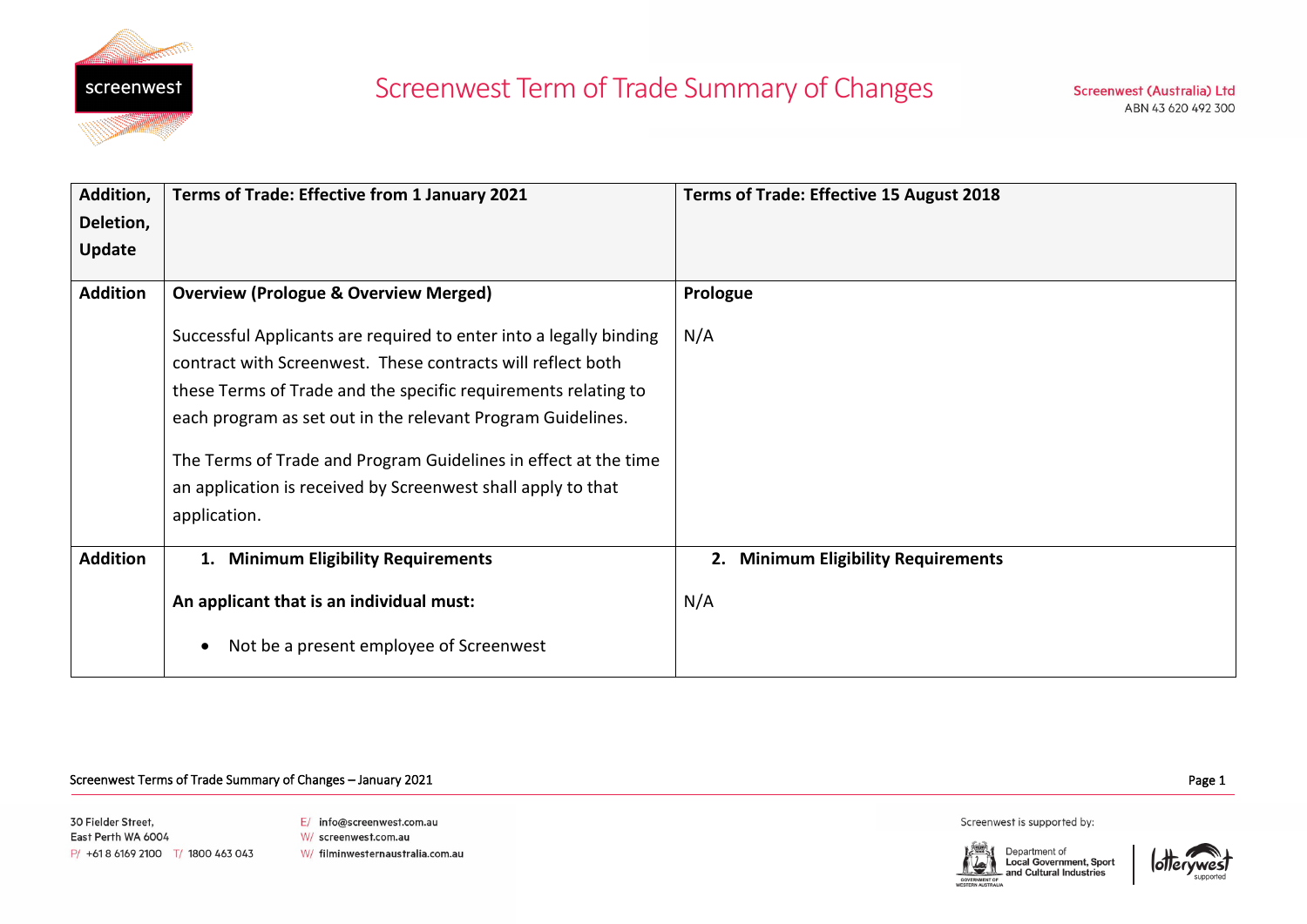| Addition,                   | Terms of Trade: Effective from 1 January 2021                                                                                                                                                                                                                                                                                                                                                                                                                                                                                     | Terms of Trade: Effective 15 August 2018                                                                                                                                                                                                                                                                                                                                                                                                                                                                                                                                                                                                                     |
|-----------------------------|-----------------------------------------------------------------------------------------------------------------------------------------------------------------------------------------------------------------------------------------------------------------------------------------------------------------------------------------------------------------------------------------------------------------------------------------------------------------------------------------------------------------------------------|--------------------------------------------------------------------------------------------------------------------------------------------------------------------------------------------------------------------------------------------------------------------------------------------------------------------------------------------------------------------------------------------------------------------------------------------------------------------------------------------------------------------------------------------------------------------------------------------------------------------------------------------------------------|
| Deletion,                   |                                                                                                                                                                                                                                                                                                                                                                                                                                                                                                                                   |                                                                                                                                                                                                                                                                                                                                                                                                                                                                                                                                                                                                                                                              |
| <b>Update</b>               |                                                                                                                                                                                                                                                                                                                                                                                                                                                                                                                                   |                                                                                                                                                                                                                                                                                                                                                                                                                                                                                                                                                                                                                                                              |
| <b>Deletion</b><br>& Update | 1. Minimum Eligibility Requirements<br>An Applicant that is a company must be a Western Australian<br>Resident Company that is registered under the Corporations<br>Act 2001 (Cth) applying either:<br>a. in its own capacity as sole producer; or<br>b. as a co-producer in a Genuine Co-Production or an<br>Official Treaty Co-Production relationship;<br>and must not be a:<br>i.<br>a broadcaster, government agency, distributor,<br>telecommunications company; or<br>ii.<br>a holding company or subsidiary of any of the | 2. Minimum Eligibility Requirements<br>Production company's eligible for funding must be:<br>A Western Australian Resident Company that is registered<br>under the Corporations Act 2001 (Cth); or a Western Australian<br>Resident Business that is registered under the Business Names<br>Registration Act 2011 (Cth);<br>In a Genuine Co-Production or Official Treaty Co-Production<br>Partnership with a Western Australian Resident Company<br>(which will be the applicant);<br>an independent entity i.e. not a government agency, distributor,<br>3.<br>telecommunications company or any other organisation<br>involved with a broadcast platform. |
|                             | companies referred to in (i); or<br>iii.<br>be jointly owned by one or more of the<br>companies referred to in (i) or (ii).                                                                                                                                                                                                                                                                                                                                                                                                       |                                                                                                                                                                                                                                                                                                                                                                                                                                                                                                                                                                                                                                                              |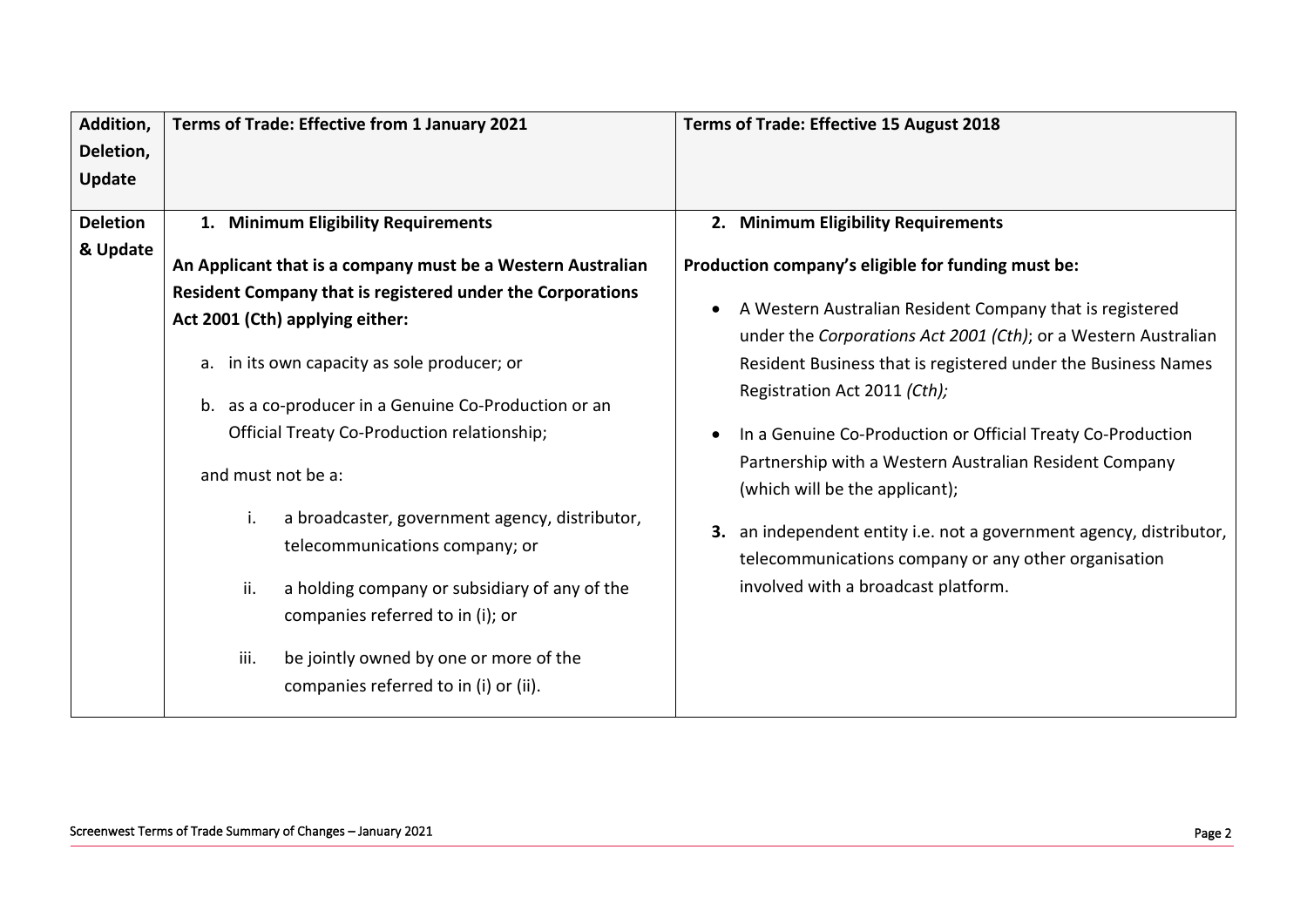| Addition,       | Terms of Trade: Effective from 1 January 2021                         | Terms of Trade: Effective 15 August 2018                          |
|-----------------|-----------------------------------------------------------------------|-------------------------------------------------------------------|
| Deletion,       |                                                                       |                                                                   |
| Update          |                                                                       |                                                                   |
| <b>Addition</b> | 1. Minimum Eligibility Requirements                                   | 2. Minimum Eligibility Requirements                               |
| & Update        |                                                                       |                                                                   |
|                 | The Applicant, whether as an individual or a company, must            | 'The applicant may not'                                           |
|                 | not:                                                                  |                                                                   |
|                 | be currently engaged in any legal proceedings or dispute<br>$\bullet$ |                                                                   |
|                 | in relation to the project;                                           |                                                                   |
|                 |                                                                       |                                                                   |
|                 | be declared bankrupt or have committed an act of<br>$\bullet$         |                                                                   |
|                 | bankruptcy;                                                           |                                                                   |
| <b>Addition</b> | Co-Productions (Genuine and Treaty with a Western Australian          | 7. Business Terms                                                 |
| & update        | <b>Resident Producer</b>                                              |                                                                   |
|                 |                                                                       | <b>Co-productions</b>                                             |
|                 | Funding may be provided to a Western Australian Resident              | In a Genuine Co-production or Official Treaty Co-Production       |
|                 | Producer entering into either a Genuine Co-Production or an           | Partnership with a Western Australian Resident Company Screenwest |
|                 | Official Treaty Co-Production provided that:                          | requires the Credited non-WA Resident Company to share reasonable |
|                 | the Western Australian Resident Producer must have a                  | and material share of ownership of copyright and gross receipt    |
|                 | producer credit on a minimum of:                                      | entitlements with the Western Australian Resident Company unless  |
|                 |                                                                       | exceptional circumstances arise.                                  |
|                 | two (2) broadcast hours of television; or<br>$\circ$                  |                                                                   |
|                 | one (1) feature film; or<br>$\circ$                                   |                                                                   |
|                 |                                                                       |                                                                   |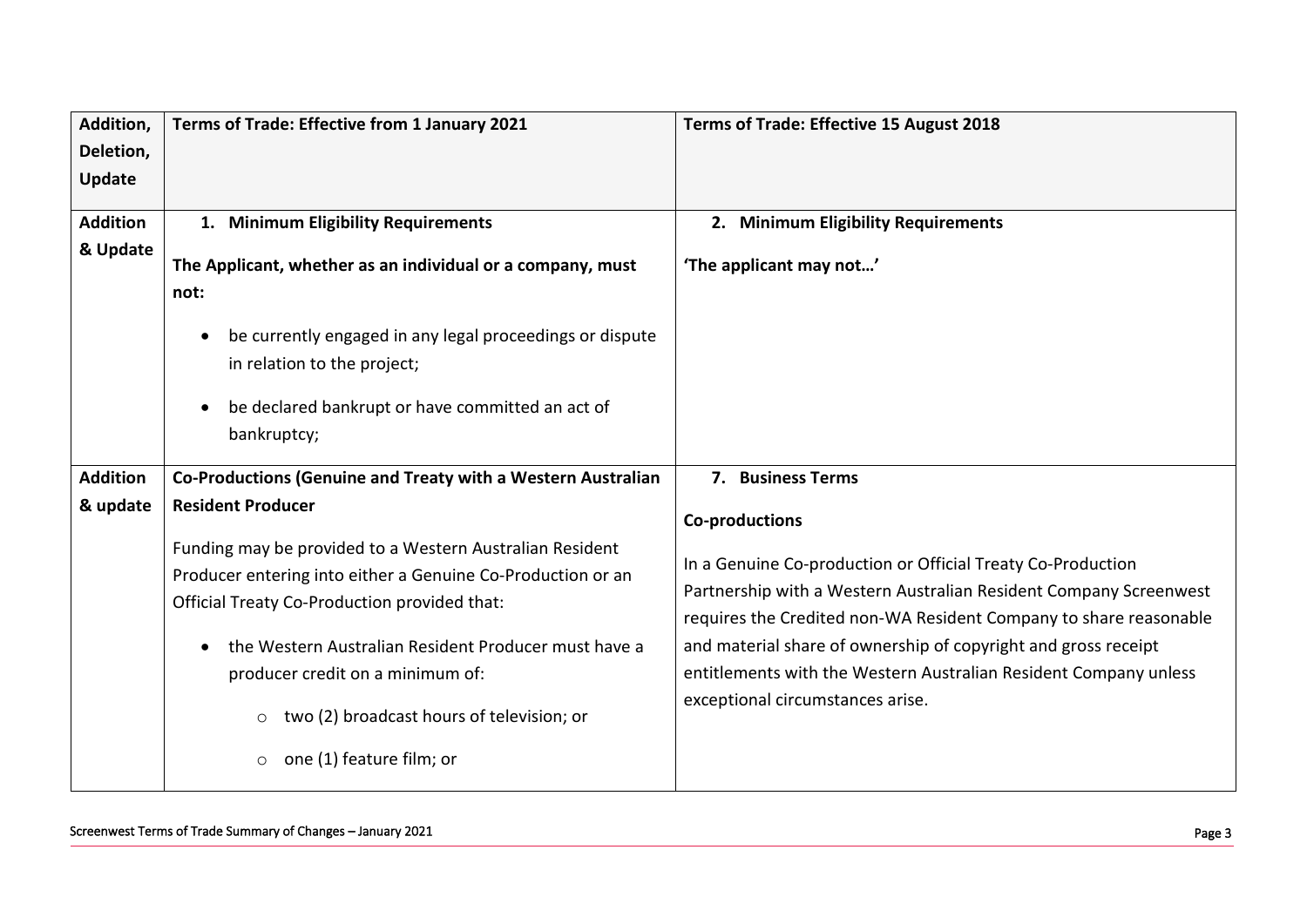| Addition, | Terms of Trade: Effective from 1 January 2021                                           | Terms of Trade: Effective 15 August 2018                                  |
|-----------|-----------------------------------------------------------------------------------------|---------------------------------------------------------------------------|
| Deletion, |                                                                                         |                                                                           |
| Update    |                                                                                         |                                                                           |
|           | two (2) hours of digital screen production; or<br>$\circ$                               | 8. Glossary of Terms                                                      |
|           |                                                                                         |                                                                           |
|           | an equivalent to the above<br>$\circ$                                                   | <b>Genuine Co-Production or Official Treaty Co-Production Partnership</b> |
|           | Western Australian Producers that do not meet the<br>$\bullet$                          | with a Western Australian Resident Company                                |
|           | minimum credits or equivalent may still be considered                                   | A genuine co-production relationship with a Western Australian            |
|           | where the project brings demonstrated strong economic                                   | Resident Company must be evidenced by both co-producers sharing           |
|           | and/or cultural opportunities to the State, or that favour                              | reasonable and material share of creative involvement, copyright and      |
|           | the Western Australian screen industry or Screenwest's                                  | profit entitlements and sharing credit entitlements. Variations may be    |
|           | position.                                                                               | considered in exceptional circumstances.                                  |
|           | The Western Australian Resident Producer must be the<br>$\bullet$                       |                                                                           |
|           | Applicant and a party to the Screenwest funding                                         |                                                                           |
|           | agreement.                                                                              |                                                                           |
|           | the Western Australian Resident Producer is credited on                                 |                                                                           |
|           | $\bullet$                                                                               |                                                                           |
|           | the project as a producer in line with the non-Western<br>Australian Resident Producer; |                                                                           |
|           |                                                                                         |                                                                           |
|           | the Western Australian Resident Producer is entitled to a                               |                                                                           |
|           | copyright interest that is at least in proportion to the                                |                                                                           |
|           | total funding provided from Western Australian sources                                  |                                                                           |
|           | in the project's total budget, including but not limited to,                            |                                                                           |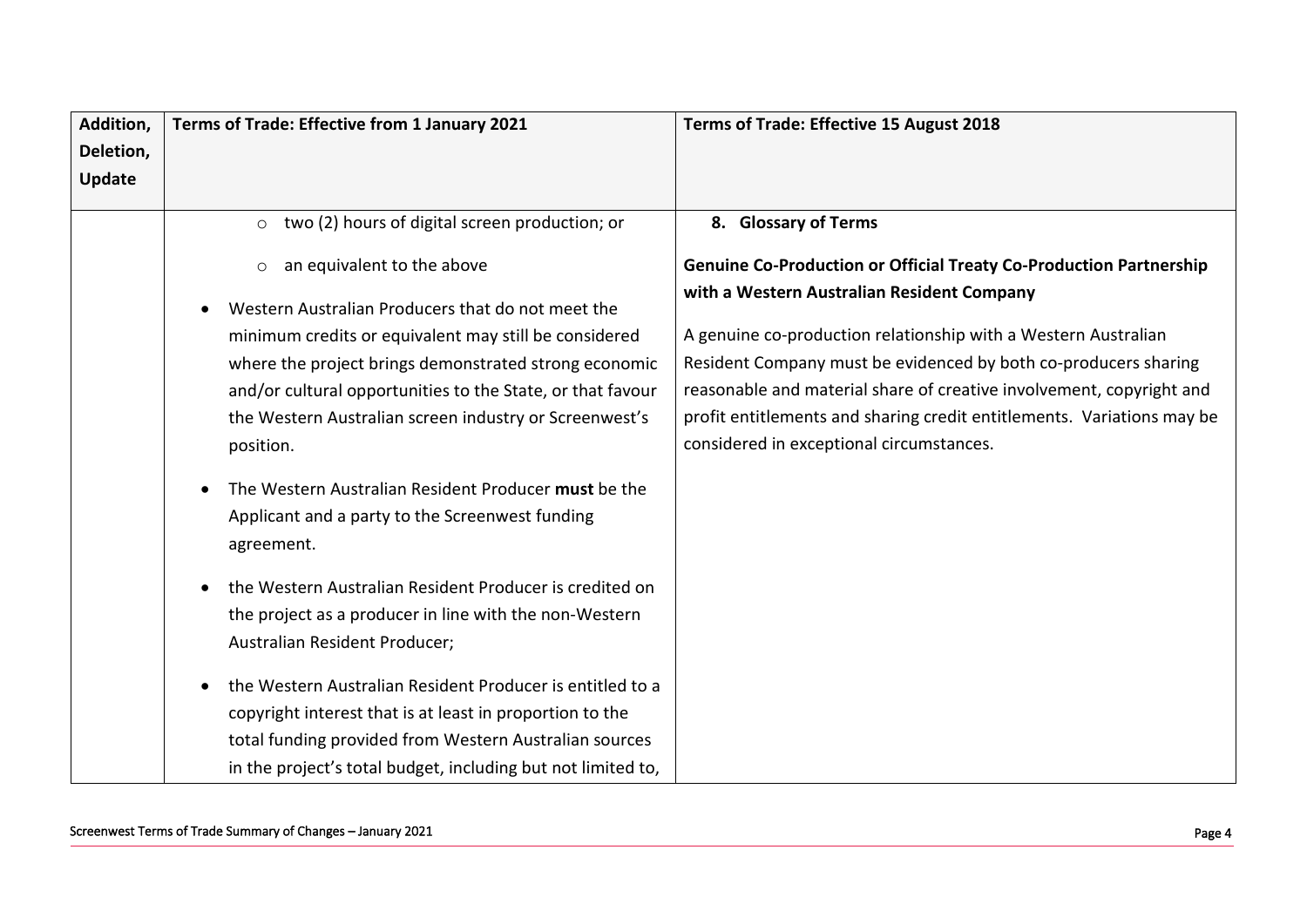| Addition, | Terms of Trade: Effective from 1 January 2021                   | Terms of Trade: Effective 15 August 2018 |
|-----------|-----------------------------------------------------------------|------------------------------------------|
| Deletion, |                                                                 |                                          |
| Update    |                                                                 |                                          |
|           | funding from Screenwest and the WA Regional Film Fund           |                                          |
|           | (WARFF);                                                        |                                          |
|           | the Western Australian Resident Producer is entitled to a       |                                          |
|           | profit share that is at least in proportion to the total        |                                          |
|           | funding provided from Western Australian sources in the         |                                          |
|           | project's total budget, including but not limited to from       |                                          |
|           | Screenwest and the WA Regional Film Fund (WARFF);               |                                          |
|           | the Western Australian Resident Producer has                    |                                          |
|           | meaningful creative consultation rights in the project;         |                                          |
|           | Variations to these requirements may only be considered         |                                          |
|           | in exceptional circumstances and with Screenwest Board          |                                          |
|           | approval.                                                       |                                          |
|           | The terms of the co-production agreement between the Western    |                                          |
|           | Australian Resident Producer and the non-Western Australian     |                                          |
|           | Resident Producer are to be approved by Screenwest prior to     |                                          |
|           | any funding approval in order to ensure that above requirements |                                          |
|           | are met.                                                        |                                          |
|           |                                                                 |                                          |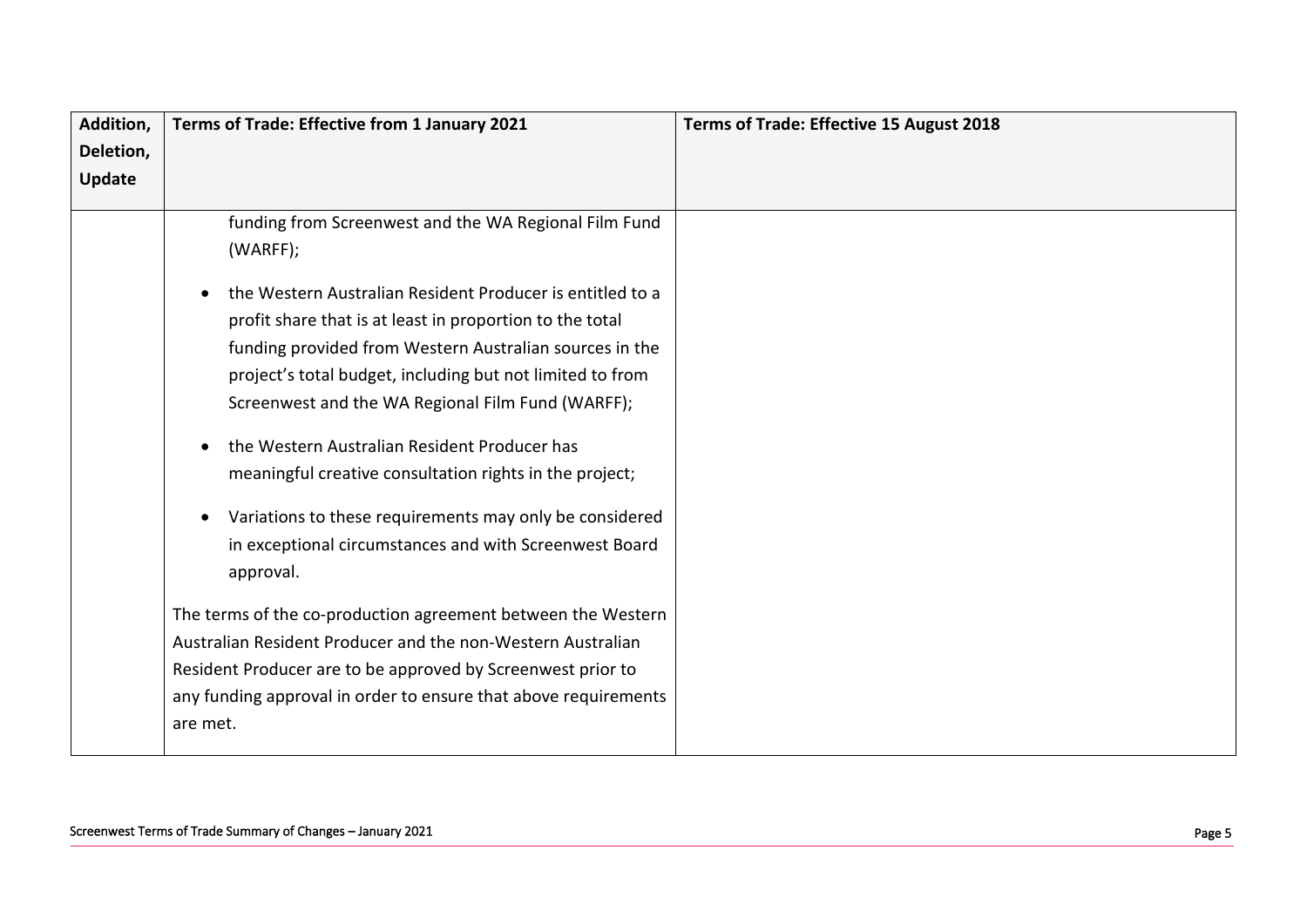| Addition,       | Terms of Trade: Effective from 1 January 2021                                                                                                                                                                             | Terms of Trade: Effective 15 August 2018                                                                                                                                               |
|-----------------|---------------------------------------------------------------------------------------------------------------------------------------------------------------------------------------------------------------------------|----------------------------------------------------------------------------------------------------------------------------------------------------------------------------------------|
| Deletion,       |                                                                                                                                                                                                                           |                                                                                                                                                                                        |
| Update          |                                                                                                                                                                                                                           |                                                                                                                                                                                        |
| <b>Addition</b> | 2. What Screenwest does not fund                                                                                                                                                                                          | 3. What Screenwest does not fund                                                                                                                                                       |
|                 |                                                                                                                                                                                                                           |                                                                                                                                                                                        |
| & Update        | Unless individual Program Guidelines state otherwise,                                                                                                                                                                     | Unless individual Guidelines state otherwise, Screenwest does not                                                                                                                      |
|                 | Screenwest does not provide funding for:                                                                                                                                                                                  | provide funding for:                                                                                                                                                                   |
|                 | applications that do not satisfy the applicable Program<br>$\bullet$<br>Guidelines;                                                                                                                                       | Productions that do not have a national Market Attachment;<br>Applications for retrospective funding;                                                                                  |
|                 | projects that do not have a clear pathway to an<br>$\bullet$<br>Australian audience;                                                                                                                                      | Documentaries that do not meet the definition under the<br>Australian Communications and Media Authority (ACMA)                                                                        |
|                 | applications that are late, incomplete or for retrospective<br>$\bullet$<br>funding or without substantial change if submitted and<br>declined previously;                                                                | <b>Documentary Guidelines;</b><br>Productions primarily intended for corporate, educational,<br>training or promotional purposes;                                                      |
|                 | applications that have twice been declined for funding;<br>documentaries that do not meet the definition under the<br>$\bullet$<br>Australian Communications and Media Authority (ACMA)<br><b>Documentary Guidelines;</b> | Applications which include the purchase of equipment,<br>hardware, software or platform developer's kits, capital<br>works, publication costs of film journals, books or<br>magazines; |
|                 | productions and games primarily intended for corporate,<br>$\bullet$<br>educational, training or promotional purposes;                                                                                                    | Television programming (other than drama and<br>documentary) such as commercials, music videos,<br>infotainment, Sketch comedy shows, reality television, game                         |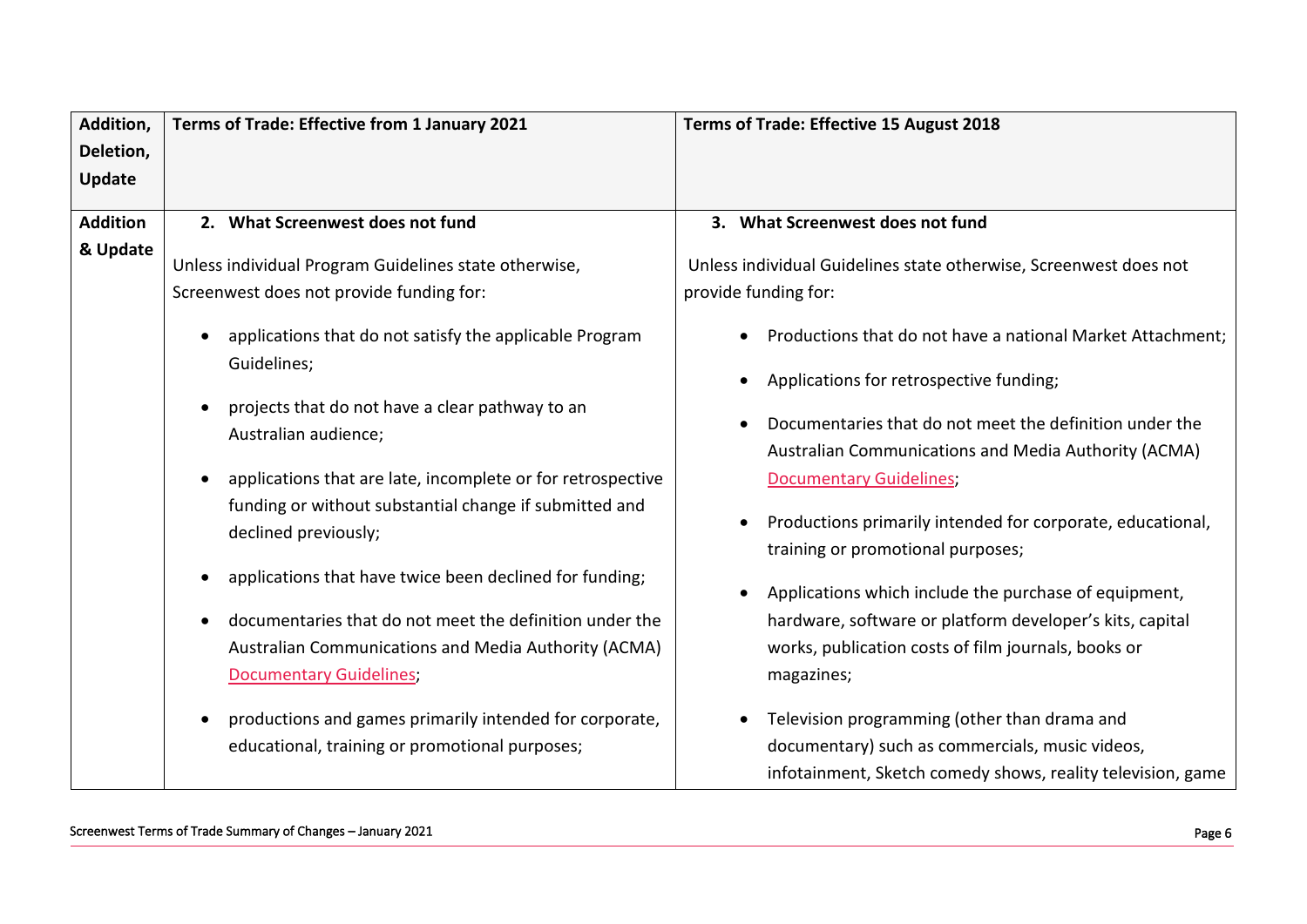| Addition, | Terms of Trade: Effective from 1 January 2021                                                                                                                                                                                                                                                                                                                                                                                                                                                                                                                                                                                                                                                                                                                                                                                                                                                                                                                                                                                         | Terms of Trade: Effective 15 August 2018                                                                                                                                                                                                                                                                                                                                                                                                                                                                                                                                                                                                                                                                                                                                                                                                                                                                                                   |
|-----------|---------------------------------------------------------------------------------------------------------------------------------------------------------------------------------------------------------------------------------------------------------------------------------------------------------------------------------------------------------------------------------------------------------------------------------------------------------------------------------------------------------------------------------------------------------------------------------------------------------------------------------------------------------------------------------------------------------------------------------------------------------------------------------------------------------------------------------------------------------------------------------------------------------------------------------------------------------------------------------------------------------------------------------------|--------------------------------------------------------------------------------------------------------------------------------------------------------------------------------------------------------------------------------------------------------------------------------------------------------------------------------------------------------------------------------------------------------------------------------------------------------------------------------------------------------------------------------------------------------------------------------------------------------------------------------------------------------------------------------------------------------------------------------------------------------------------------------------------------------------------------------------------------------------------------------------------------------------------------------------------|
| Deletion, |                                                                                                                                                                                                                                                                                                                                                                                                                                                                                                                                                                                                                                                                                                                                                                                                                                                                                                                                                                                                                                       |                                                                                                                                                                                                                                                                                                                                                                                                                                                                                                                                                                                                                                                                                                                                                                                                                                                                                                                                            |
| Update    |                                                                                                                                                                                                                                                                                                                                                                                                                                                                                                                                                                                                                                                                                                                                                                                                                                                                                                                                                                                                                                       |                                                                                                                                                                                                                                                                                                                                                                                                                                                                                                                                                                                                                                                                                                                                                                                                                                                                                                                                            |
|           | applications which include the purchase of equipment,<br>hardware, software or platform developer's kits, capital<br>works, publication costs of film journals, books or<br>magazines. Games applications, however, made only<br>through a specific games fund, may use funding towards<br>a platform developers kit;<br>television programming (other than drama and<br>documentary) such as commercials, music videos,<br>infotainment, Sketch comedy shows, reality television,<br>game shows, quiz panels, corporate sponsored lifestyle,<br>magazine style, sport, news or current affairs, variety and<br>light entertainment, and general children's programming<br>that does not comply with the Children's Television<br>Standards Act 2009;<br>applications for, eBooks, non-narrative experimental,<br>$\bullet$<br>performance and video art. Applications for games,<br>however, including narrative and non-narrative formats,<br>funded specifically through a games funding program<br>may be considered for support; | shows, quiz panels, corporate sponsored lifestyle, magazine<br>style, sport, news or current affairs, variety and light<br>entertainment, and general children's programming that<br>does not meet the 'C' or 'P' definitions under the Children's<br>Television Standards Act 2005 (Cth);<br>Applications for non-narrative games, computer games for<br>entertainment purposes only, eBooks, non-narrative<br>experimental, performance and video art;<br>Short films and Interstitials. Variations may be considered in<br>regard to animation and non-traditional forms where a<br>genuine market interest can be shown;<br>Applications that relate to the travel and marketing activities<br>of actors; or<br>Projects that could attract an X18+ or RC (Refused<br>Classification) as described in the Guidelines available<br>through the Australian Classification website<br>(http://www.classification.gov.au/Pages/Home.aspx). |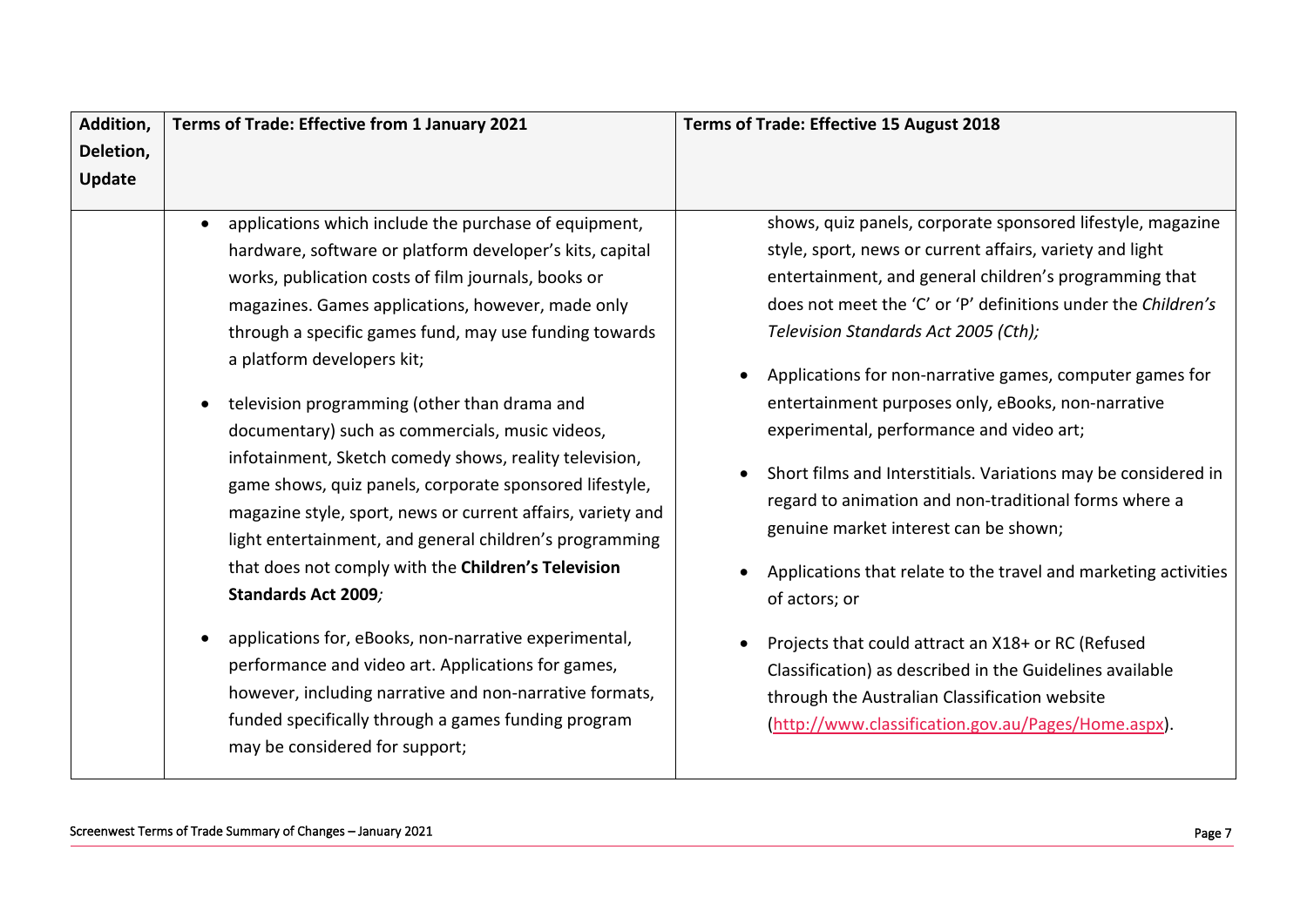| Addition,       | Terms of Trade: Effective from 1 January 2021                                                                                                                                                                                                                                  | Terms of Trade: Effective 15 August 2018                |
|-----------------|--------------------------------------------------------------------------------------------------------------------------------------------------------------------------------------------------------------------------------------------------------------------------------|---------------------------------------------------------|
| Deletion,       |                                                                                                                                                                                                                                                                                |                                                         |
| Update          |                                                                                                                                                                                                                                                                                |                                                         |
|                 | applications that relate to the travel and marketing<br>$\bullet$<br>activities of actors; or<br>projects that could attract an X18+ or RC (Refused<br>$\bullet$<br>Classification) as described in the guidelines available<br>through the Australian Classification website. |                                                         |
| <b>Addition</b> | 3. Application, Assessment, Approval and Appeal Process                                                                                                                                                                                                                        | 4. Application, Assessment, Approval and Appeal Process |
|                 | <b>Applying</b>                                                                                                                                                                                                                                                                | <b>Applying</b>                                         |
|                 | Applications for finance made to any source in relation to the                                                                                                                                                                                                                 | N/A                                                     |
|                 | project must be disclosed in the finance plan for the project.                                                                                                                                                                                                                 |                                                         |
|                 | Where other finance has been obtained, the conditions attached                                                                                                                                                                                                                 |                                                         |
|                 | to that finance must also be provided.                                                                                                                                                                                                                                         |                                                         |
| <b>Addition</b> | <b>Assessment</b>                                                                                                                                                                                                                                                              | <b>Assessment</b>                                       |
|                 | Screenwest will not fund projects that in its opinion contains                                                                                                                                                                                                                 | N/A                                                     |
|                 | material that will bring or is likely to bring the Western                                                                                                                                                                                                                     |                                                         |
|                 | Australian Government or Screenwest into public disrepute,                                                                                                                                                                                                                     |                                                         |
|                 | contempt, scandal, or ridicule, or which might tend to reflect                                                                                                                                                                                                                 |                                                         |
|                 | unfavourably on Screenwest.                                                                                                                                                                                                                                                    |                                                         |
|                 |                                                                                                                                                                                                                                                                                |                                                         |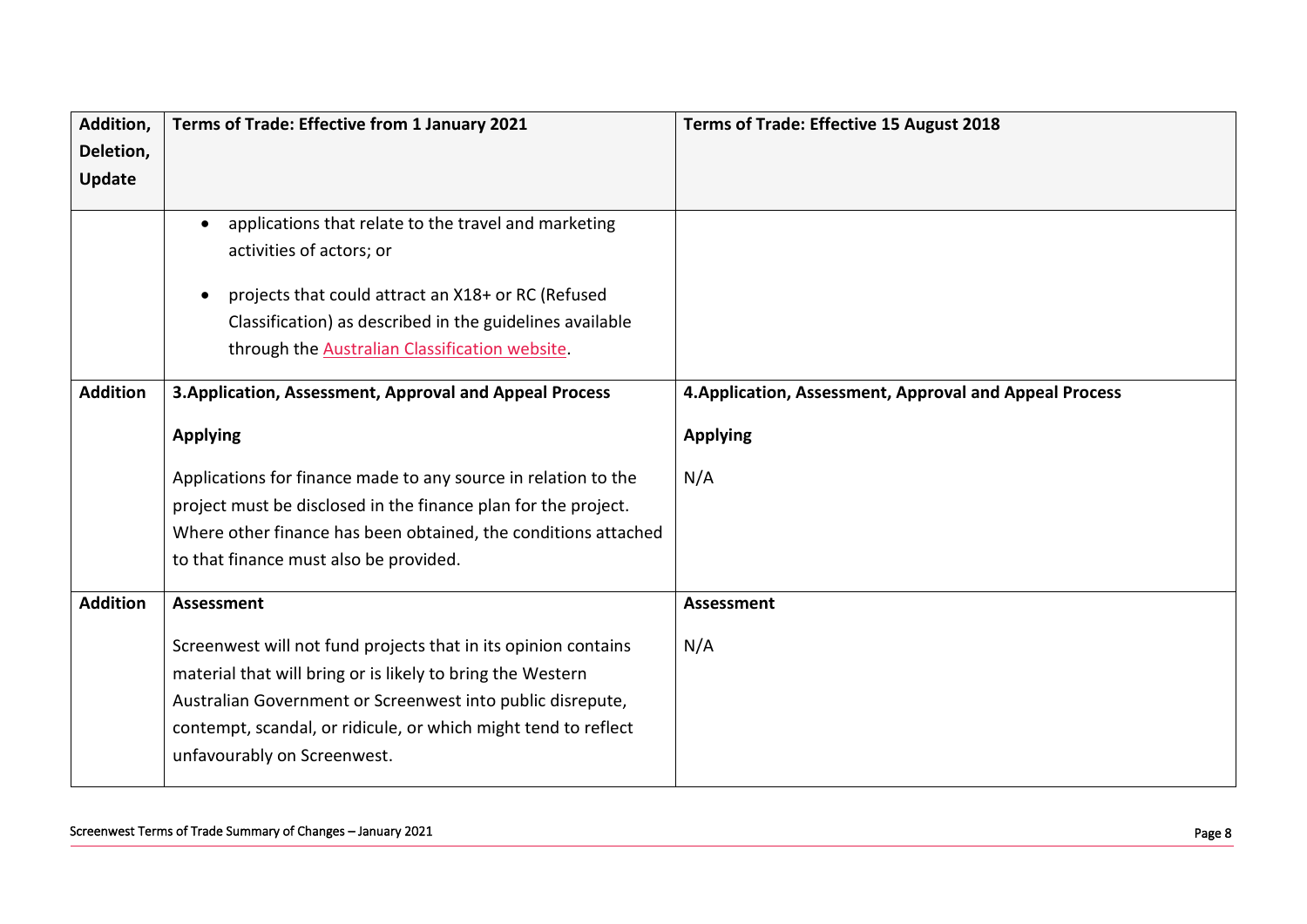| Addition,       | Terms of Trade: Effective from 1 January 2021                        | Terms of Trade: Effective 15 August 2018 |
|-----------------|----------------------------------------------------------------------|------------------------------------------|
| Deletion,       |                                                                      |                                          |
| <b>Update</b>   |                                                                      |                                          |
| <b>Addition</b> | <b>Assessment Panel</b>                                              | N/A                                      |
|                 |                                                                      |                                          |
|                 | Where appropriate, Screenwest may commission an                      |                                          |
|                 | independent assessment panel ("Assessment Panel") to review          |                                          |
|                 | the applications in a particular funding round.                      |                                          |
|                 | Prior to a decision being made Screenwest and/or the                 |                                          |
|                 | Assessment Panel may request an interview or meeting with the        |                                          |
|                 | creative team applying. In the case of applications for production   |                                          |
|                 | finance, the creative team may also request an interview or          |                                          |
|                 | meeting, prior to the application being formally assessed.           |                                          |
| <b>Addition</b> | <b>Approvals</b>                                                     | <b>Approvals</b>                         |
|                 | Screenwest will publish all funding approvals for all projects on    | N/A                                      |
|                 | the Screenwest website:                                              |                                          |
|                 |                                                                      |                                          |
|                 | Project name<br>$\bullet$                                            |                                          |
|                 | Applicant Details: Western Australian Resident Producer<br>$\bullet$ |                                          |
|                 | Name and any Co-Production Partners                                  |                                          |
|                 |                                                                      |                                          |
|                 | Genre of the project<br>$\bullet$                                    |                                          |
|                 |                                                                      |                                          |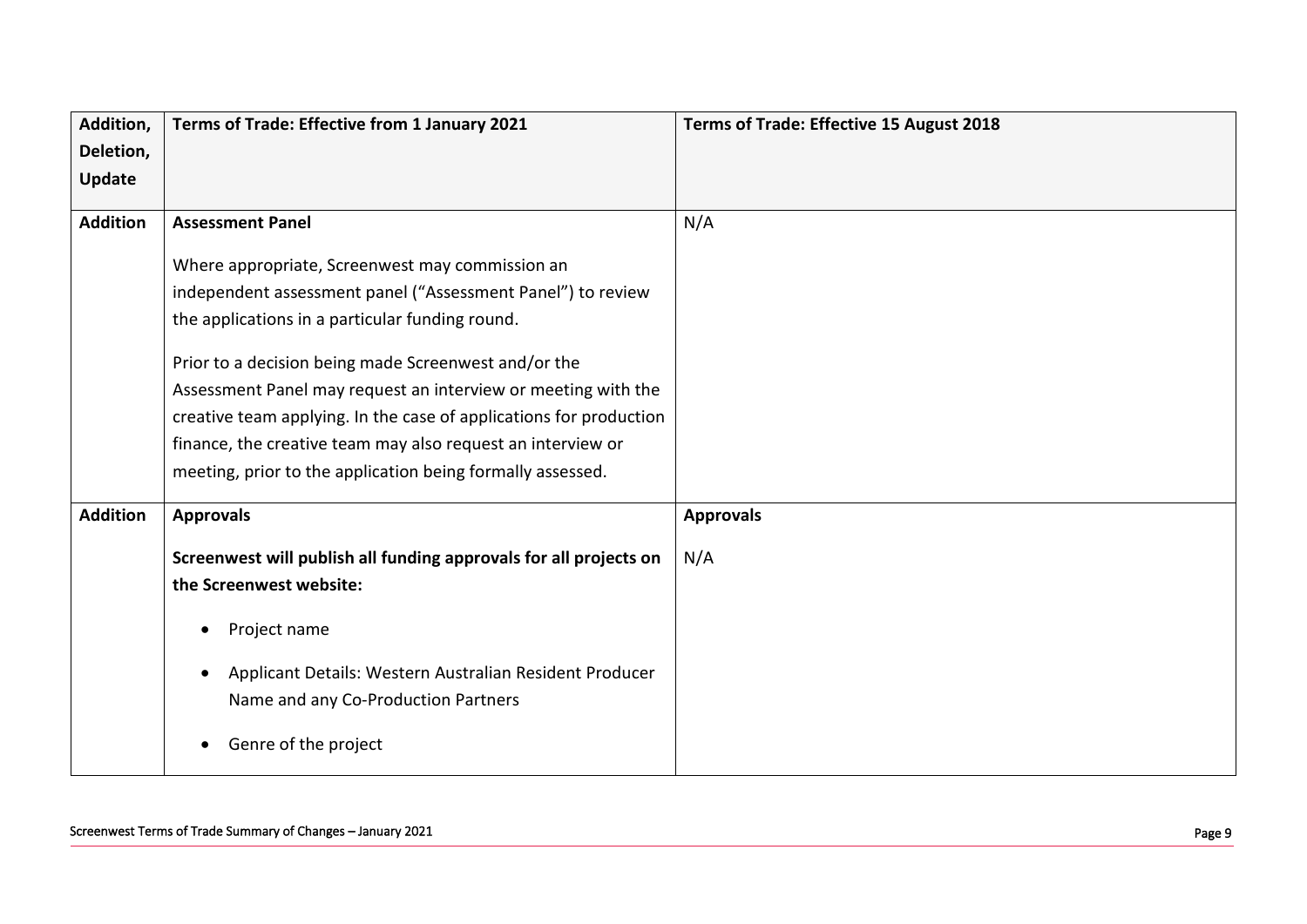| Addition, | Terms of Trade: Effective from 1 January 2021                   | Terms of Trade: Effective 15 August 2018 |
|-----------|-----------------------------------------------------------------|------------------------------------------|
| Deletion, |                                                                 |                                          |
| Update    |                                                                 |                                          |
|           |                                                                 |                                          |
|           | <b>Funding Program</b><br>$\bullet$                             |                                          |
|           |                                                                 |                                          |
|           |                                                                 |                                          |
|           | Screenwest may also publish additional details about the        |                                          |
|           | project including:                                              |                                          |
|           | <b>Key Creatives names</b><br>$\bullet$                         |                                          |
|           |                                                                 |                                          |
|           | Identification of the commissioning broadcaster,<br>$\bullet$   |                                          |
|           | distributor or platforms; and                                   |                                          |
|           |                                                                 |                                          |
|           | Project synopsis.<br>$\bullet$                                  |                                          |
|           |                                                                 |                                          |
|           |                                                                 |                                          |
|           | <b>Approvals - Exemptions</b>                                   |                                          |
|           | As details of some projects, including the name and synopsis of |                                          |
|           | some projects receiving development funding may need to         |                                          |
|           | remain confidential, an Applicant may request an exemption to   |                                          |
|           | this in writing, within seven days of the offer being sent.     |                                          |
|           |                                                                 |                                          |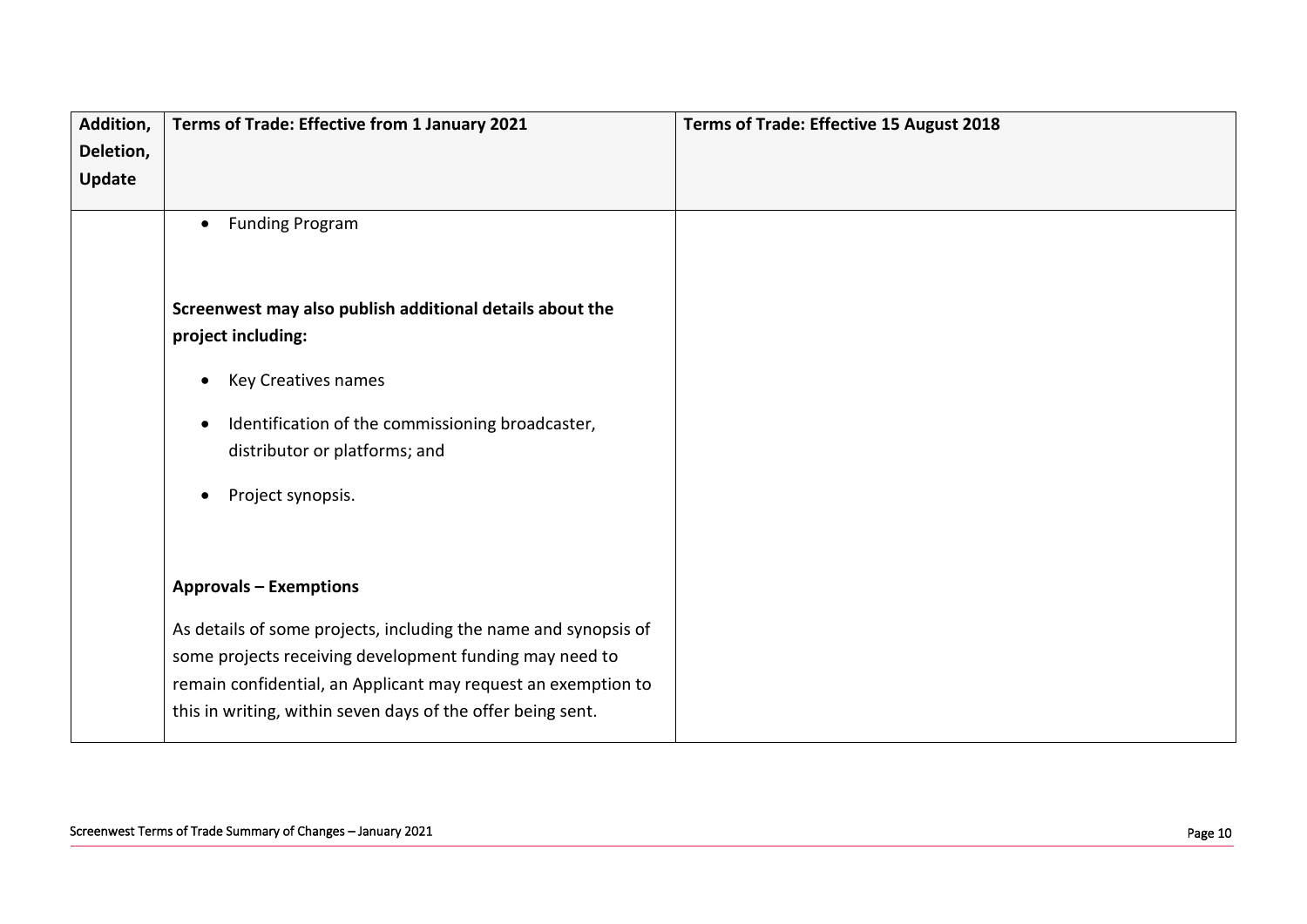| Addition,       | Terms of Trade: Effective from 1 January 2021                   | Terms of Trade: Effective 15 August 2018                               |
|-----------------|-----------------------------------------------------------------|------------------------------------------------------------------------|
| Deletion,       |                                                                 |                                                                        |
| Update          |                                                                 |                                                                        |
| <b>Addition</b> | <b>Appeals</b>                                                  | <b>Appeals</b>                                                         |
| & update        |                                                                 |                                                                        |
|                 | Applicants can formally appeal a Screenwest decision if the     | Applicants can formally appeal a Screenwest decision, if the applicant |
|                 | Applicant believes there has been a breach in the assessment    | believes there has been a breach in the assessment process.            |
|                 | process and a breach of the process can clearly be established. |                                                                        |
|                 |                                                                 |                                                                        |
| <b>Addition</b> | 5. Funding, Fees & Caps                                         | 6. Funding, Fees & Caps                                                |
| & Update        | Funding is provided as follows, depending on the funding        | <b>Applicant Equity</b>                                                |
|                 | program.                                                        |                                                                        |
|                 |                                                                 | Funding is provided as follows, depending on the funding program:      |
|                 | <b>Production Funding Grants</b>                                |                                                                        |
|                 | Screenwest provides production funding for all projects by way  |                                                                        |
|                 | of grant. Screenwest does not require any recoupment or profit  | <b>Grants</b>                                                          |
|                 | share from projects receiving grant funding.                    | Screenwest production funding will be considered a grant.              |
|                 |                                                                 |                                                                        |
|                 | However, where a Western Australian Resident Producer is        | The grant will form part of the Producer's equity in the project.      |
|                 | entering into a Genuine Co-Production or an Official Treaty Co- |                                                                        |
|                 | Production, the grant funding shall be provided as part of the  | Screenwest's contribution to a project in the form of a grant does not |
|                 | Western Australian Resident Producer's contribution to the cost | have to be repaid (other than in case of breach of contract or where   |
|                 | of production and shall be determined as the Western Australian | not all of the grant is expended).                                     |
|                 | Resident Producer's equity.                                     |                                                                        |
|                 |                                                                 |                                                                        |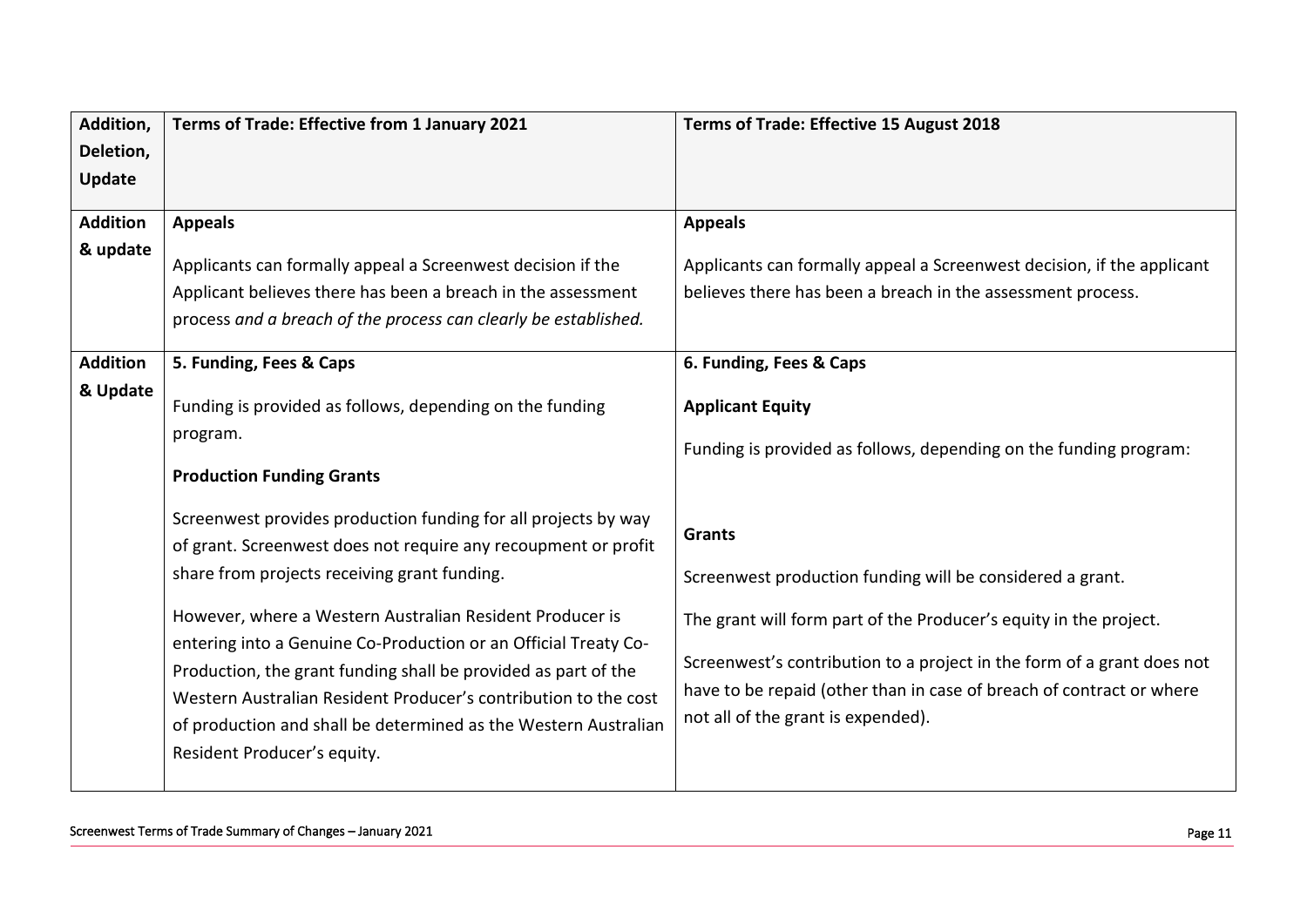| Addition,     | Terms of Trade: Effective from 1 January 2021                                                                                                                                                                                                         | Terms of Trade: Effective 15 August 2018                                                                                                                                                                      |
|---------------|-------------------------------------------------------------------------------------------------------------------------------------------------------------------------------------------------------------------------------------------------------|---------------------------------------------------------------------------------------------------------------------------------------------------------------------------------------------------------------|
| Deletion,     |                                                                                                                                                                                                                                                       |                                                                                                                                                                                                               |
| <b>Update</b> |                                                                                                                                                                                                                                                       |                                                                                                                                                                                                               |
|               | <b>Development Funding - Investment</b>                                                                                                                                                                                                               | <b>Applicant Equity</b>                                                                                                                                                                                       |
|               |                                                                                                                                                                                                                                                       |                                                                                                                                                                                                               |
|               | Screenwest Development funding for all projects is provided as                                                                                                                                                                                        | For all projects that Screenwest provides production funding towards                                                                                                                                          |
|               | an investment. Development funding must be repaid no later                                                                                                                                                                                            | the budgeted costs, the Producer's entitlement is to be calculated                                                                                                                                            |
|               | than the commencement of principal photography of the                                                                                                                                                                                                 | taking into account the Producer's investment in the film which                                                                                                                                               |
|               | project. Development funding will not be 'rolled over' into                                                                                                                                                                                           | includes the Producer Offset.                                                                                                                                                                                 |
|               | production funding. Production budgets must accommodate the<br>development funding amount to be repaid.                                                                                                                                               | Screenwest prefers that the applicant have equity in the production.<br>The nature and extent of the applicant's equity will depend on the                                                                    |
|               | A project in receipt of Screenwest development funding that                                                                                                                                                                                           | extent of the applicant's investment.                                                                                                                                                                         |
|               | proceeds to production, will repay all of the development funds<br>plus a ten (10)% premium fee back to Screenwest, on<br>commencement of principal photography.                                                                                      | That portion of the Producer Offset which becomes a contribution to<br>the production budget will be deemed to be the producer's equity in<br>the project (in addition to any other equity contributed by the |
|               | Should the Applicant not comply with the terms of the                                                                                                                                                                                                 | producer).                                                                                                                                                                                                    |
|               | Development Investment Agreement (DIA) for the project in<br>relation to the agreed level of production to be undertaken in<br>Western Australia, an additional amount of one hundred percent<br>(100%) of the Screenwest investment will be charged. | Screenwest will on a case-by-case basis consider funding a project<br>where an applicant can show they have<br>secured the balance of the production funding without Cashflowing the<br>Producer Offset.      |
|               | It is a requirement that production funding applications include<br>the above fees in the budget.                                                                                                                                                     | Where the applicant proposes to provide a cash investment,<br>Screenwest requires an Accountant's Opinion as evidence of the<br>applicant's ability to cashflow the investment. Screenwest expects the        |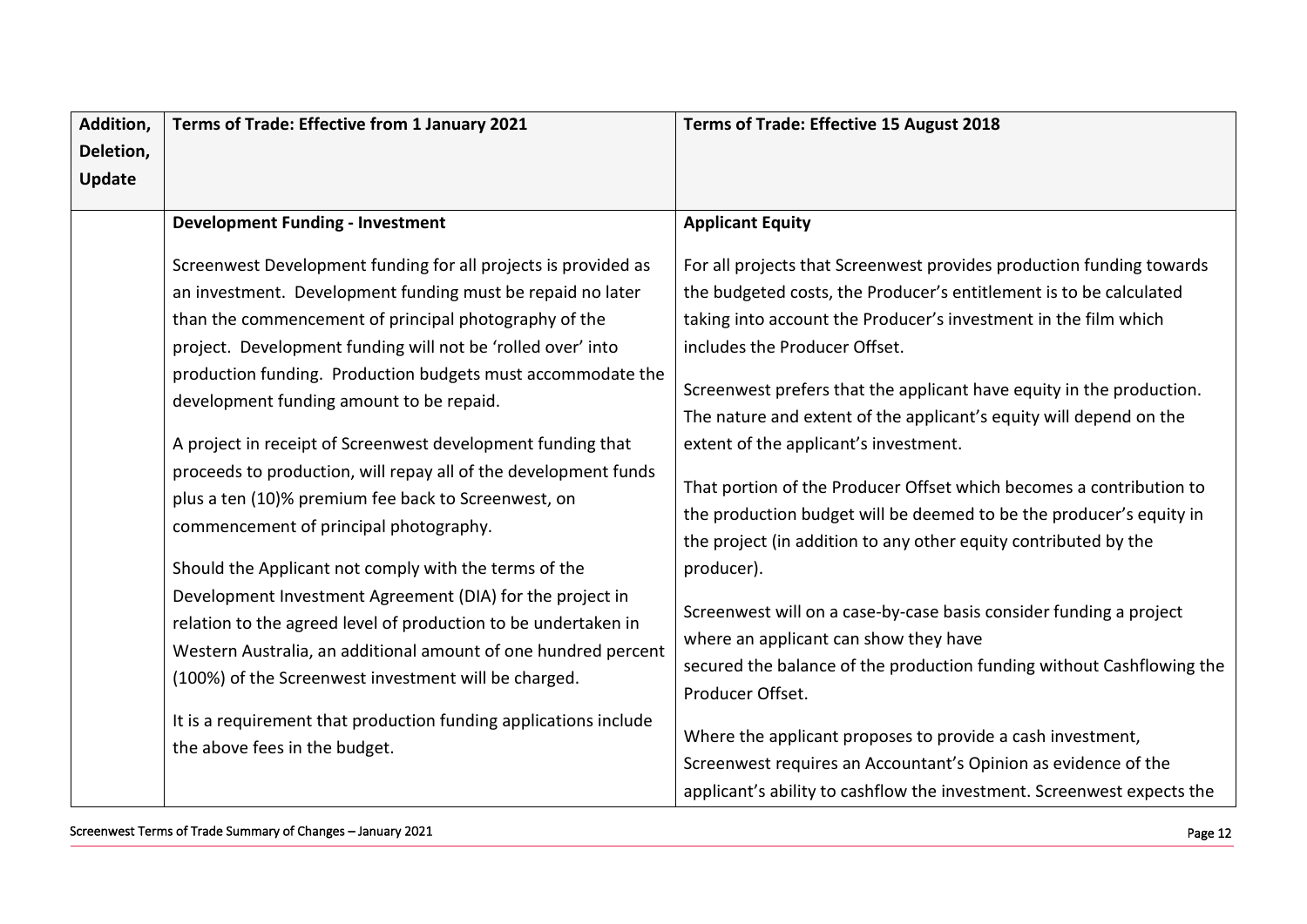| Addition,     | Terms of Trade: Effective from 1 January 2021                                                                          | Terms of Trade: Effective 15 August 2018                                                                                           |
|---------------|------------------------------------------------------------------------------------------------------------------------|------------------------------------------------------------------------------------------------------------------------------------|
| Deletion,     |                                                                                                                        |                                                                                                                                    |
| <b>Update</b> |                                                                                                                        |                                                                                                                                    |
|               | For development funding, Screenwest will hold 1% copyright                                                             | applicant to drawdown on its cash investment during production in the                                                              |
|               | interest until the investment plus a 10% premium has been paid.                                                        | same proportions and on the same milestones as Screenwest.                                                                         |
|               | Once repaid, the copyright interest will revert to the Applicant.                                                      |                                                                                                                                    |
|               |                                                                                                                        |                                                                                                                                    |
|               |                                                                                                                        | <b>Fees</b>                                                                                                                        |
|               | <b>Applicant Equity</b>                                                                                                | Screenwest does not charge funding application fees.                                                                               |
|               | The Applicant's equity entitlement is to be calculated taking into                                                     |                                                                                                                                    |
|               | account the Applicant's investment in the project, which includes                                                      |                                                                                                                                    |
|               | the Producer Offset and Screenwest's grant contribution.                                                               | <b>Production:</b>                                                                                                                 |
|               | Where the Applicant proposes to provide a cash investment,                                                             | For successful production funding applications Administration and/or                                                               |
|               | Screenwest requires an Accountant's Opinion as evidence of the                                                         | Legal fees will apply to as follows:                                                                                               |
|               | Applicant's ability to cashflow the investment. Screenwest<br>expects the Applicant to drawdown on its cash investment | 2% of the total Screenwest Production Funding Amount, capped<br>$\bullet$                                                          |
|               | during production in the same proportions and on the same                                                              | at \$5,000.                                                                                                                        |
|               | milestones as Screenwest's grant funding.                                                                              |                                                                                                                                    |
|               |                                                                                                                        | Development:                                                                                                                       |
|               |                                                                                                                        | Development funding for projects is provided as an investment. A<br>project in receipt of Screenwest development funding that then |
|               |                                                                                                                        | proceeds to production, will repay all of the development funds plus a                                                             |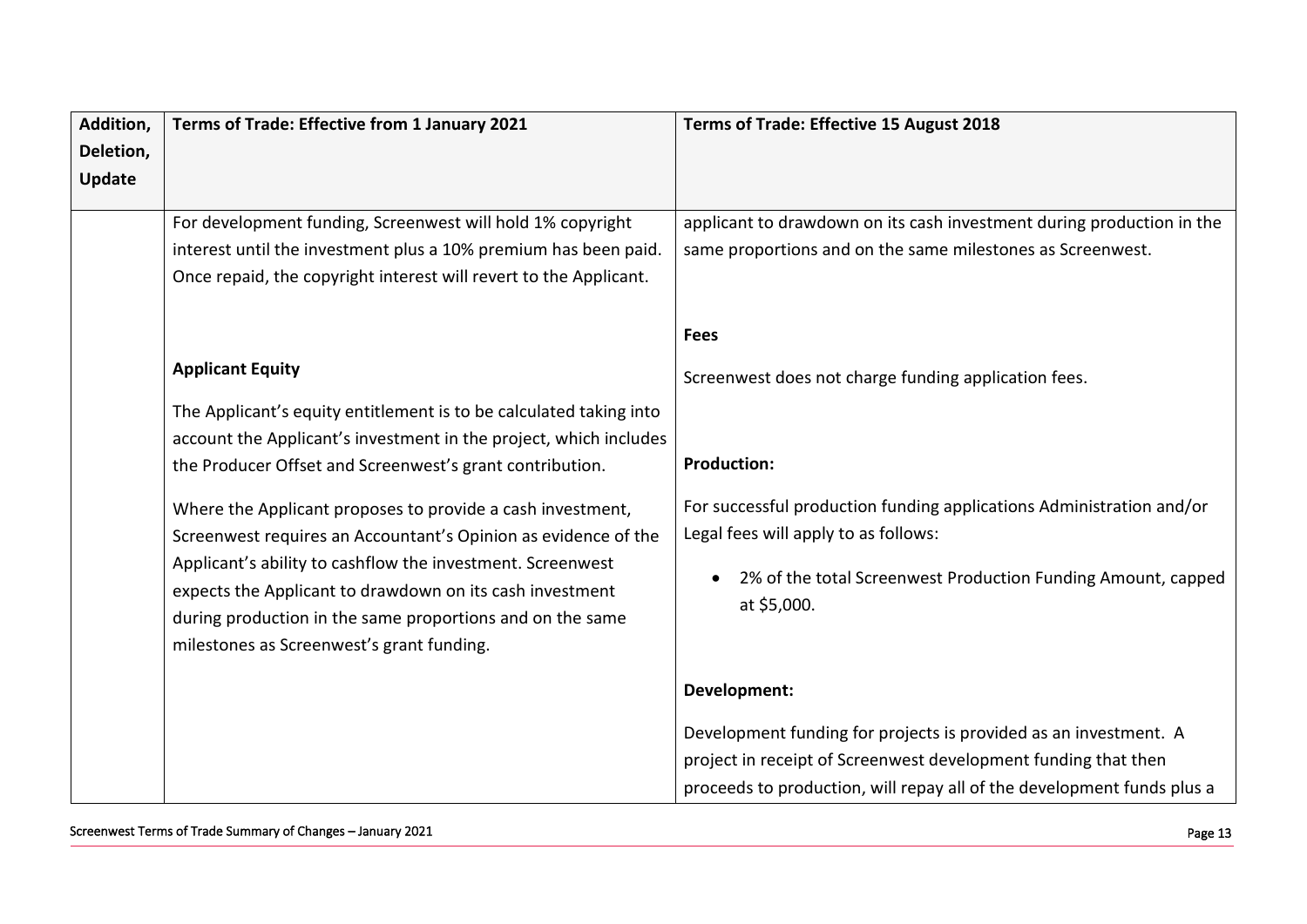| Addition, | Terms of Trade: Effective from 1 January 2021                     | <b>Terms of Trade: Effective 15 August 2018</b>                       |
|-----------|-------------------------------------------------------------------|-----------------------------------------------------------------------|
| Deletion, |                                                                   |                                                                       |
| Update    |                                                                   |                                                                       |
|           |                                                                   |                                                                       |
|           |                                                                   | 10% premium fee back to Screenwest, on commencement of principal      |
|           |                                                                   | photography.                                                          |
|           |                                                                   | Should the applicant not comply with the terms of the Development     |
|           |                                                                   | Investment Agreement (DIA) in relation to the agreed level of         |
|           |                                                                   | production to be undertaken in Western Australia, an additional       |
|           |                                                                   | amount of one hundred percent (100%) of the Screenwest investment     |
|           |                                                                   | will be charged.                                                      |
|           |                                                                   | It is a requirement that production funding applications include the  |
|           |                                                                   | above fees in the A-Z budget.                                         |
|           |                                                                   |                                                                       |
| Update    | <b>6. Business Terms</b>                                          | 7. Business Terms                                                     |
|           | complying with all applicable Working with Children laws in       | complying with all applicable laws relating to working with children; |
|           | Western Australia relating to working with children, or in which  |                                                                       |
|           | state or country the work is taking place.                        |                                                                       |
|           |                                                                   |                                                                       |
| Update    | <b>Audit Rights and Final Cost Statement</b>                      | <b>Audit Rights and Final Cost Statement</b>                          |
|           | All successful Applicants will be required to provide proper cost | All successful applicants will be required to provide some form of    |
|           | reporting and acquittal on their funding.                         | reporting and acquittal. Individual funding agreements set out        |
|           |                                                                   | specific audit and reporting requirements for each funding            |
|           |                                                                   | program.                                                              |
|           |                                                                   |                                                                       |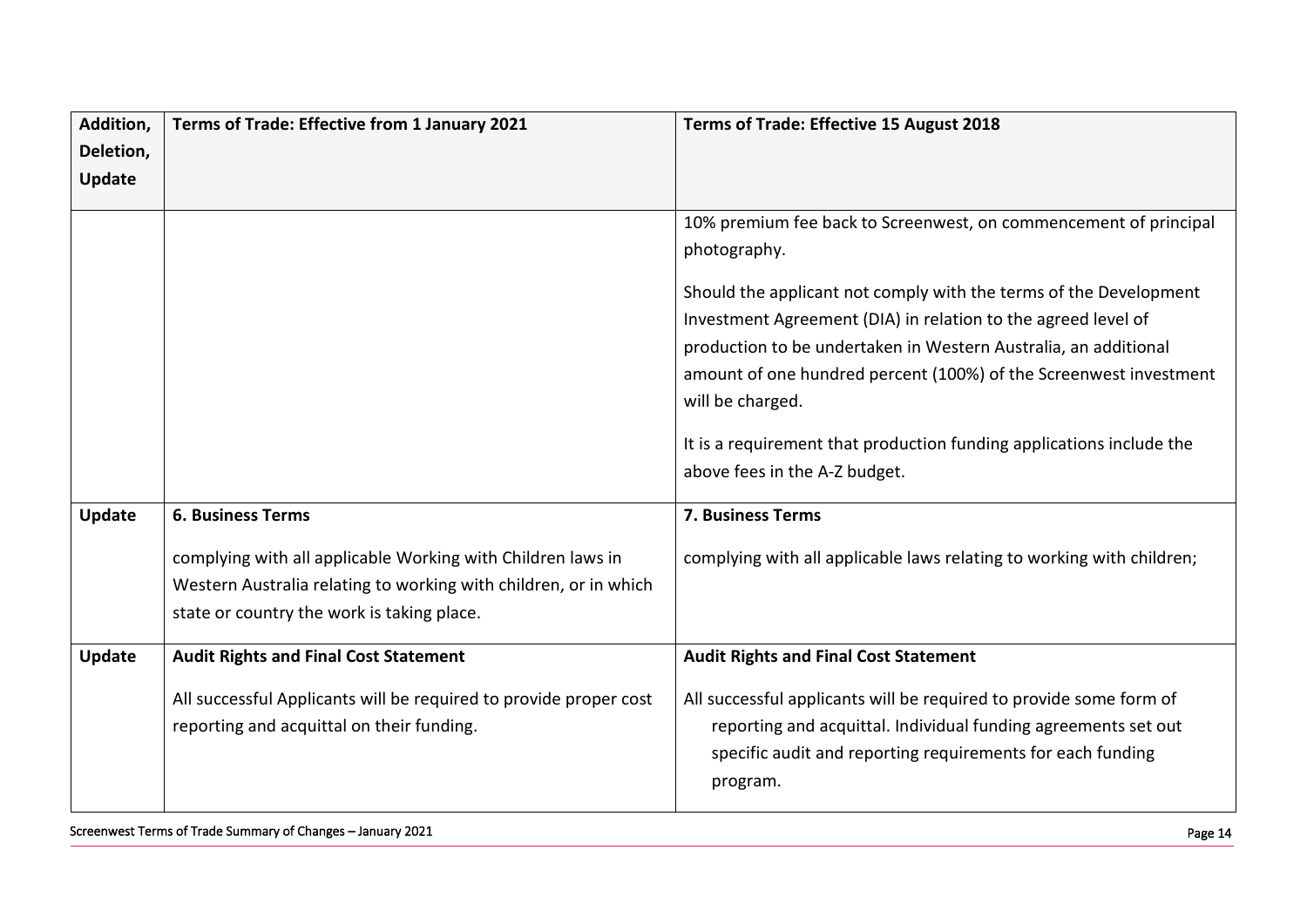| Addition,<br>Deletion, | Terms of Trade: Effective from 1 January 2021                                                                                                                                                                                                                                                                                                                                                                                                                                                                                                                                                                                                                                                                                                                                                                                                                                                                                                                                     | Terms of Trade: Effective 15 August 2018                                                                                                                                                                                                                                                                                                                                                                                                                   |
|------------------------|-----------------------------------------------------------------------------------------------------------------------------------------------------------------------------------------------------------------------------------------------------------------------------------------------------------------------------------------------------------------------------------------------------------------------------------------------------------------------------------------------------------------------------------------------------------------------------------------------------------------------------------------------------------------------------------------------------------------------------------------------------------------------------------------------------------------------------------------------------------------------------------------------------------------------------------------------------------------------------------|------------------------------------------------------------------------------------------------------------------------------------------------------------------------------------------------------------------------------------------------------------------------------------------------------------------------------------------------------------------------------------------------------------------------------------------------------------|
| <b>Update</b>          |                                                                                                                                                                                                                                                                                                                                                                                                                                                                                                                                                                                                                                                                                                                                                                                                                                                                                                                                                                                   |                                                                                                                                                                                                                                                                                                                                                                                                                                                            |
|                        | Individual funding agreements shall set out specific audit and<br>reporting requirements for each project including any<br>requirements of the Program Guidelines.<br>In the specific case of production funding where:<br>the project's budget is of \$500,000 or more; and/or<br>Screenwest provides funding to a Western Australian<br>Producer in a Genuine Co-Production or an Official Treaty<br>Co-Production with a non-Western Australian Resident<br>Producer;<br>a full independent audit of all production expenditure at project<br>completion, including final Qualifying Western Australian<br><b>Expenditure (QWAE)</b> is to be undertaken and provided to<br>Screenwest, the cost for which must be included in the project's<br>budget.<br>In all cases, Screenwest reserves the right to audit at<br>Screenwest's cost any funding provided to a project or<br>practitioner to ensure recipient's compliance with contractual<br>obligations, including QWAE. | In all cases, Screenwest reserves the right to audit any funding provided<br>to a project or practitioner to ensure recipient compliance with<br>contractual obligations, including QWAE requirements, at<br>Screenwest's cost.<br>In the specific case of production funding, an independent audit is<br>required of all production expenditure at project completion,<br>including final QWAE for projects with a total budget of \$250,000<br>and over. |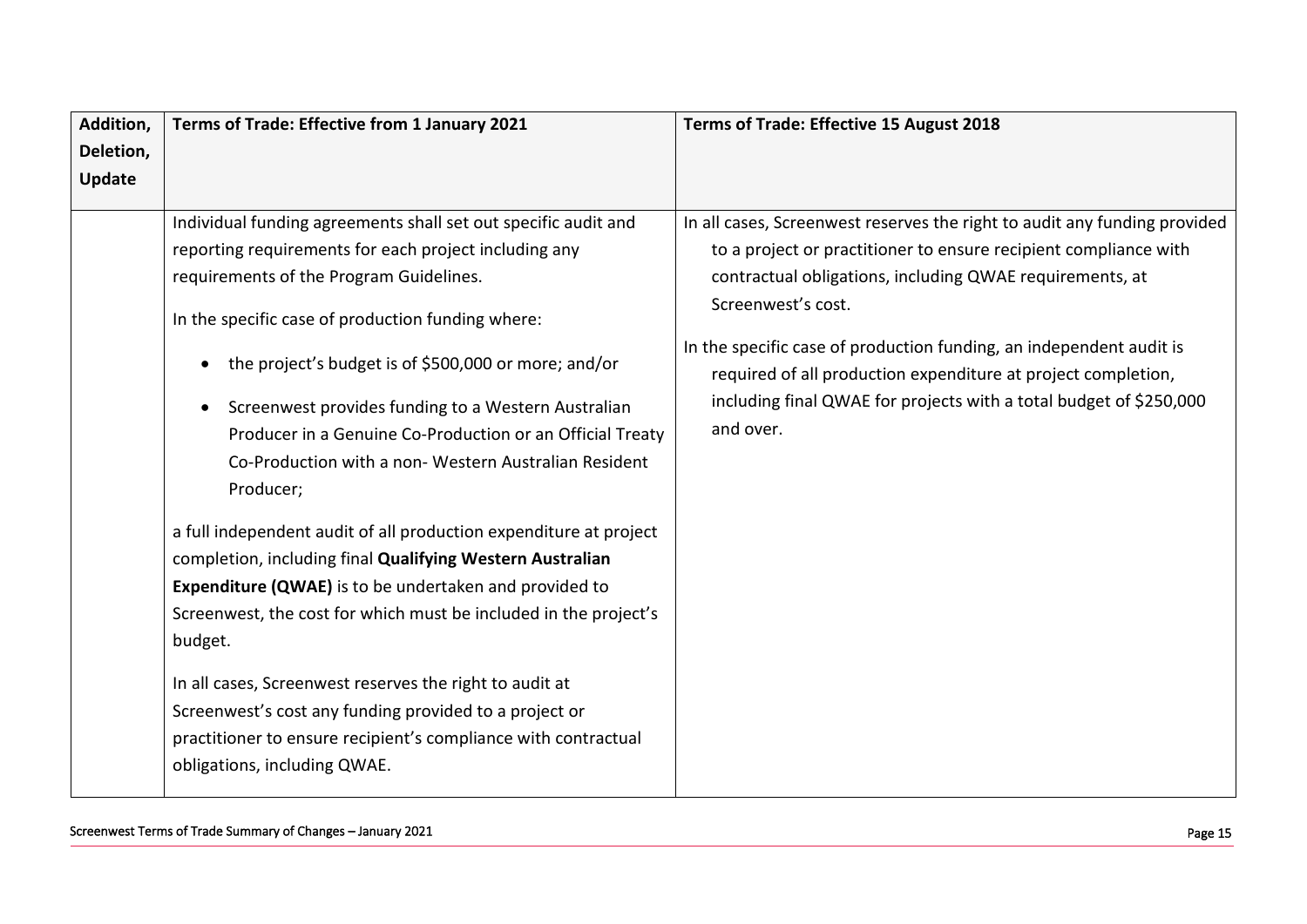| Addition, | Terms of Trade: Effective from 1 January 2021                     | Terms of Trade: Effective 15 August 2018                                |
|-----------|-------------------------------------------------------------------|-------------------------------------------------------------------------|
| Deletion, |                                                                   |                                                                         |
| Update    |                                                                   |                                                                         |
| Update    | <b>Completion Guarantee</b>                                       | <b>Completion Guarantee</b>                                             |
|           |                                                                   |                                                                         |
|           | Where the project is a feature film and/or funding is provided by | Generally, Screenwest requires the appointment of a completion          |
|           | way of investment, Screenwest requires the appointment of a       | guarantor for film and television projects that receive production      |
|           | completion guarantor.                                             | funding with a budget over \$250,000.                                   |
|           | Documentary projects will not require a completion guarantor to   | Applicants may submit a request for a waiver of this requirement.       |
|           | be appointed.                                                     | Requests must be made in writing at the time of application and will be |
|           |                                                                   | considered on a case-by-case basis.                                     |
|           | Applicants may submit a request for a waiver of a Completion      |                                                                         |
|           | Guarantee for a project at Assessment stage. Requests must be     |                                                                         |
|           | made in writing to Screenwest at the time of Application and will | In considering a waiver of a completion guarantee Screenwest will take  |
|           | be considered by Screenwest having regard to the nature of the    | into consideration:                                                     |
|           | project, the level of the budget, Screenwest's assessment of the  |                                                                         |
|           | risk of completion of the project, the timing of payment of       | a) the level of Screenwest finance;                                     |
|           | producers' fees and the size and timing of production overheads.  | b) the experience and delivery history of the producer;                 |
|           | For documentary productions and in circumstances where a          |                                                                         |
|           | waiver request may be approved, Screenwest will generally         | whether other agencies or broadcasters co-financing the project<br>C)   |
|           | require:                                                          | have agreed to waive the requirement for a completion                   |
|           |                                                                   | guarantee for the project;                                              |
|           | an appropriate contingency of 10% below-the-line costs;           |                                                                         |
|           |                                                                   | the production format and methodology<br>d)                             |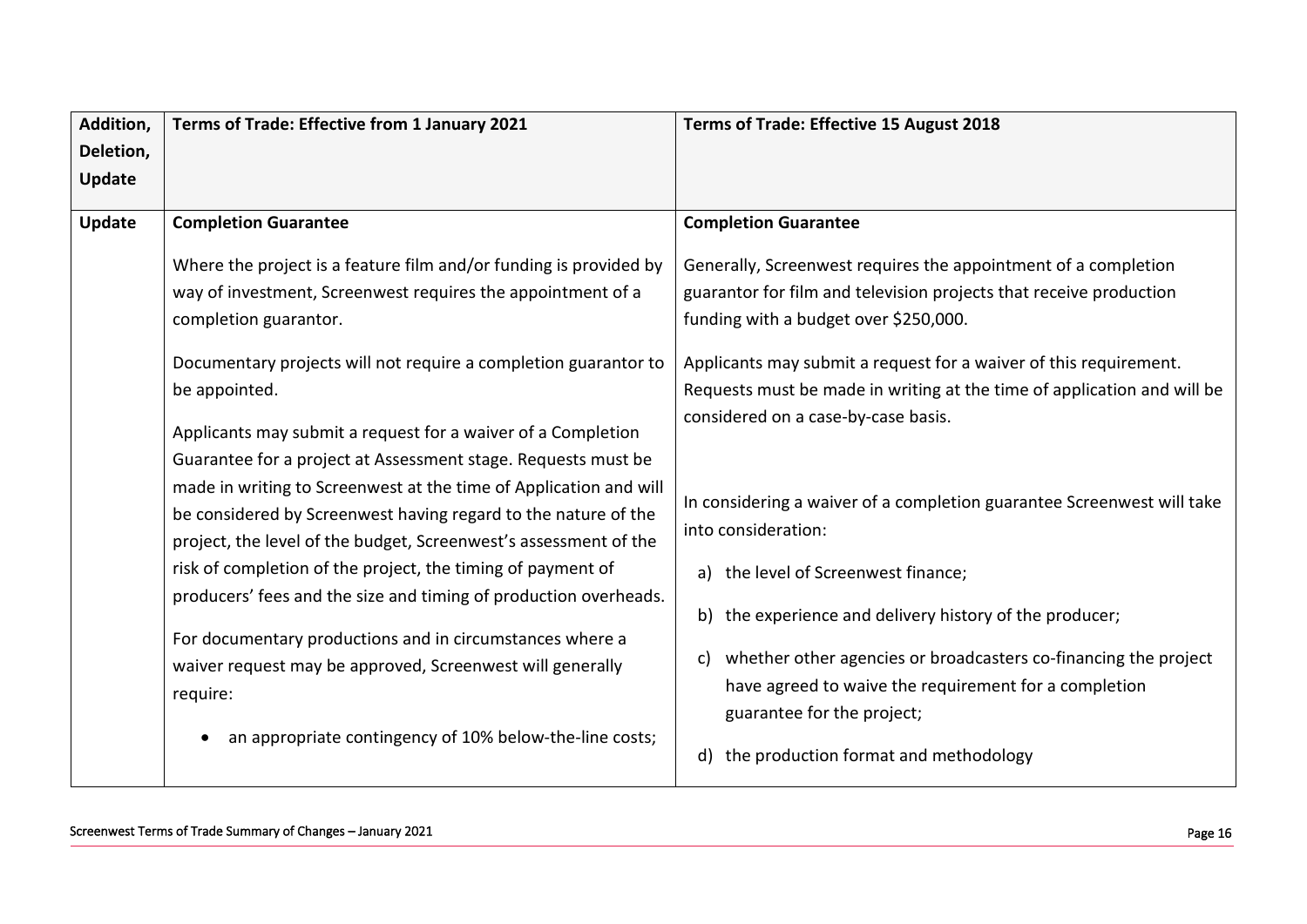| Addition,     | Terms of Trade: Effective from 1 January 2021                                                          | Terms of Trade: Effective 15 August 2018                                                                                                                                     |
|---------------|--------------------------------------------------------------------------------------------------------|------------------------------------------------------------------------------------------------------------------------------------------------------------------------------|
| Deletion,     |                                                                                                        |                                                                                                                                                                              |
| <b>Update</b> |                                                                                                        |                                                                                                                                                                              |
|               | budgeted insurances appropriate to the proposed<br>$\bullet$<br>project;                               | e) the rigor of the production budget                                                                                                                                        |
|               | demonstrated capacity of the Applicant to cover any<br>overages and meet delivery requirements; and/or | In circumstances where a waiver request is approved Screenwest will<br>generally require:                                                                                    |
|               | adequate budget provision for delivery items to all<br>overseas entities.                              | a minimum contingency of 10% below-the-line costs;                                                                                                                           |
|               | agreement to provide additional cost reports if required                                               | budgeted insurances appropriate to the proposed project;<br>g)                                                                                                               |
|               | by Screenwest.                                                                                         | h) demonstrated capacity of the producer or production company<br>(or nominated party) to cover any overages and meet delivery<br>requirements;                              |
|               |                                                                                                        | adequate budget provision for delivery items to all overseas<br>i)<br>entities; and                                                                                          |
|               |                                                                                                        | j)<br>agreement to provide additional cost reports as required by<br>Screenwest.                                                                                             |
|               |                                                                                                        | Before making a final determination Screenwest will seek an<br>independent assessment of a project and its need for a completion<br>guarantor to inform its decision making. |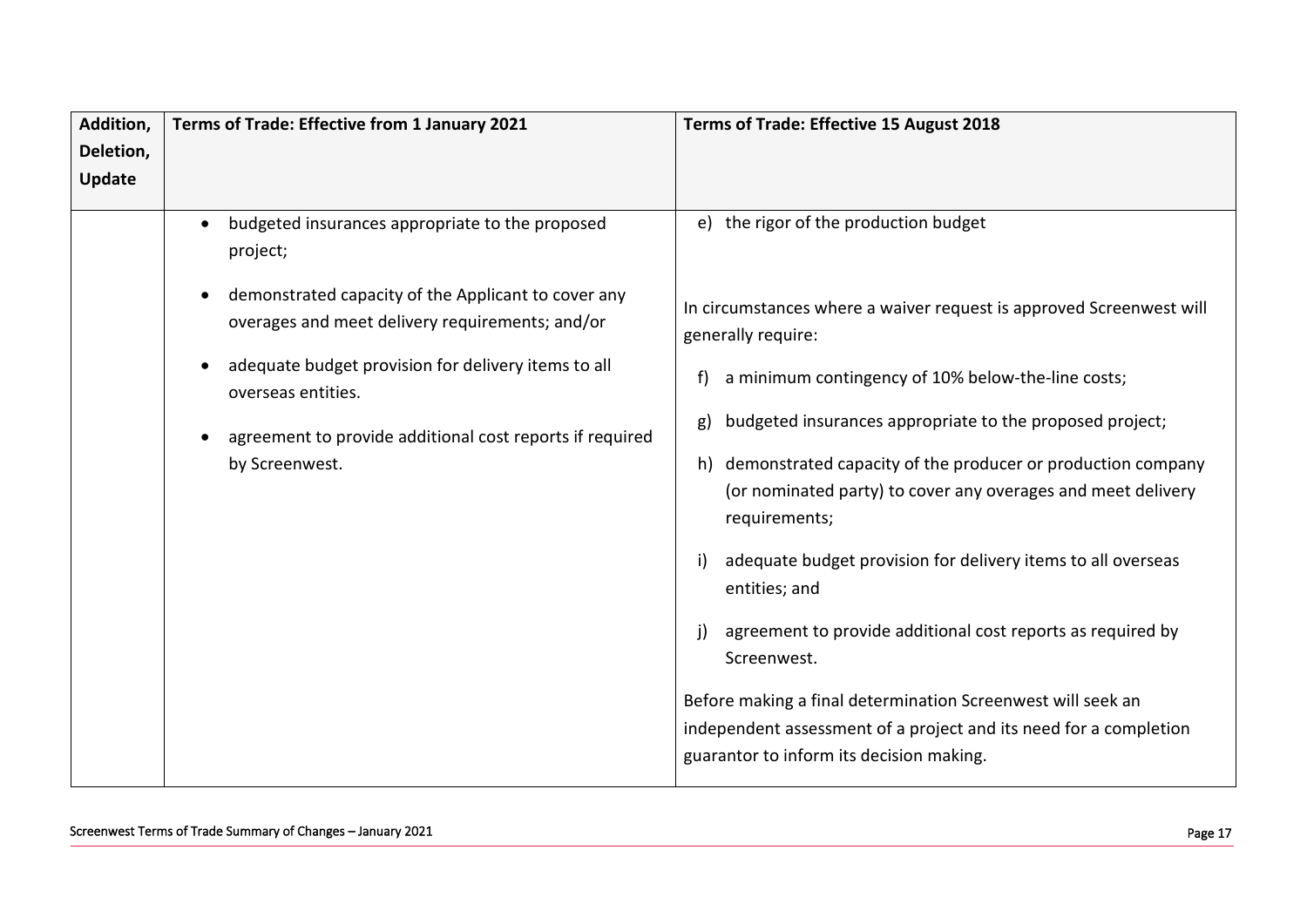| Deletion,<br><b>Update</b><br>Irrespective of the above, Screenwest retains the right to require a<br>Completion Guarantor if it identifies any risk it believes will be<br>alleviated by having a Completion Guarantor. |
|--------------------------------------------------------------------------------------------------------------------------------------------------------------------------------------------------------------------------|
|                                                                                                                                                                                                                          |
|                                                                                                                                                                                                                          |
|                                                                                                                                                                                                                          |
|                                                                                                                                                                                                                          |
|                                                                                                                                                                                                                          |
| <b>Deletion</b><br>N/A<br><b>Copyright Interest</b>                                                                                                                                                                      |
| Screenwest requires a 1% copyright interest in all projects for which it                                                                                                                                                 |
| provides development or production funding.                                                                                                                                                                              |
|                                                                                                                                                                                                                          |
|                                                                                                                                                                                                                          |
| <b>Copyright Duration:</b>                                                                                                                                                                                               |
| Screenwest retains its copyright interest for 5 years after delivery of the                                                                                                                                              |
| project, after which, and subject to the Applicant complying with all the                                                                                                                                                |
| terms of their funding agreement, the copyright will revert to the                                                                                                                                                       |
| Applicant.                                                                                                                                                                                                               |
|                                                                                                                                                                                                                          |
| <b>Addition</b><br>N/A<br><b>Accessibility of Screen Content</b>                                                                                                                                                         |
| Screen Australia requires all feature films (scripted and non-                                                                                                                                                           |
| scripted) that it funds to be captioned and audio described to                                                                                                                                                           |
| provide access for the hearing and/or visually impaired, for                                                                                                                                                             |
| cinemas. If Screenwest is also funding the project, this                                                                                                                                                                 |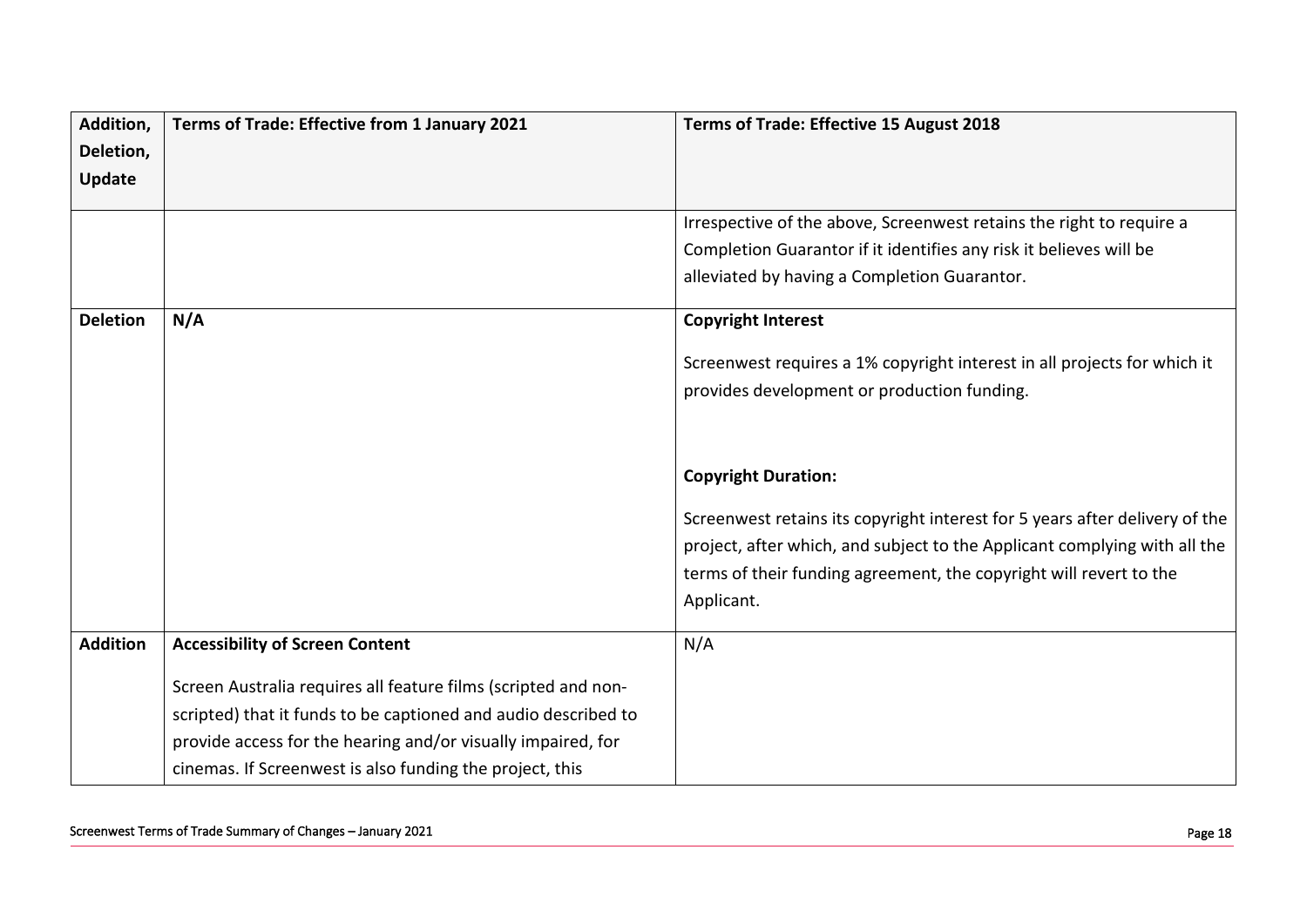| Addition,       | Terms of Trade: Effective from 1 January 2021                        | Terms of Trade: Effective 15 August 2018 |
|-----------------|----------------------------------------------------------------------|------------------------------------------|
| Deletion,       |                                                                      |                                          |
| <b>Update</b>   |                                                                      |                                          |
|                 | requirement will be the same. Applicants will need to budget for     |                                          |
|                 | these requirements.                                                  |                                          |
|                 |                                                                      |                                          |
|                 | For all feature films with budgets of \$1.5 milillion and over       |                                          |
|                 | without Screen Australia funding, Screenwest requires they be        |                                          |
|                 | captioned and audio described. Applicants will need to budget        |                                          |
|                 | for these requirements.                                              |                                          |
|                 |                                                                      |                                          |
|                 | Applicants are also required by Screenwest to use reasonable         |                                          |
|                 | endeavours to ensure that all Australian distribution agreements     |                                          |
|                 | include access for the hearing and/or visually impaired via          |                                          |
|                 | captioned and audio-described theatrical screenings.                 |                                          |
|                 | Screenwest also encourages producers of all other non-feature        |                                          |
|                 | film content to budget for captioning and audio description, and     |                                          |
|                 | for accessible web design, to provide access to their projects for   |                                          |
|                 | both hearing and visually impaired audiences.                        |                                          |
|                 |                                                                      |                                          |
| <b>Addition</b> | <b>Copyright and Underlying Rights</b>                               | N/A                                      |
|                 | The Applicant must have or be in the position to acquire on          |                                          |
|                 | appropriate terms all Underlying Rights required to develop,         |                                          |
|                 | make and exploit the project that is the subject of its application. |                                          |
|                 | Screenwest reserves the right to sight and approve the above at      |                                          |

Screenwest Terms of Trade Summary of Changes - January 2021 **Figure 2018** – January 2021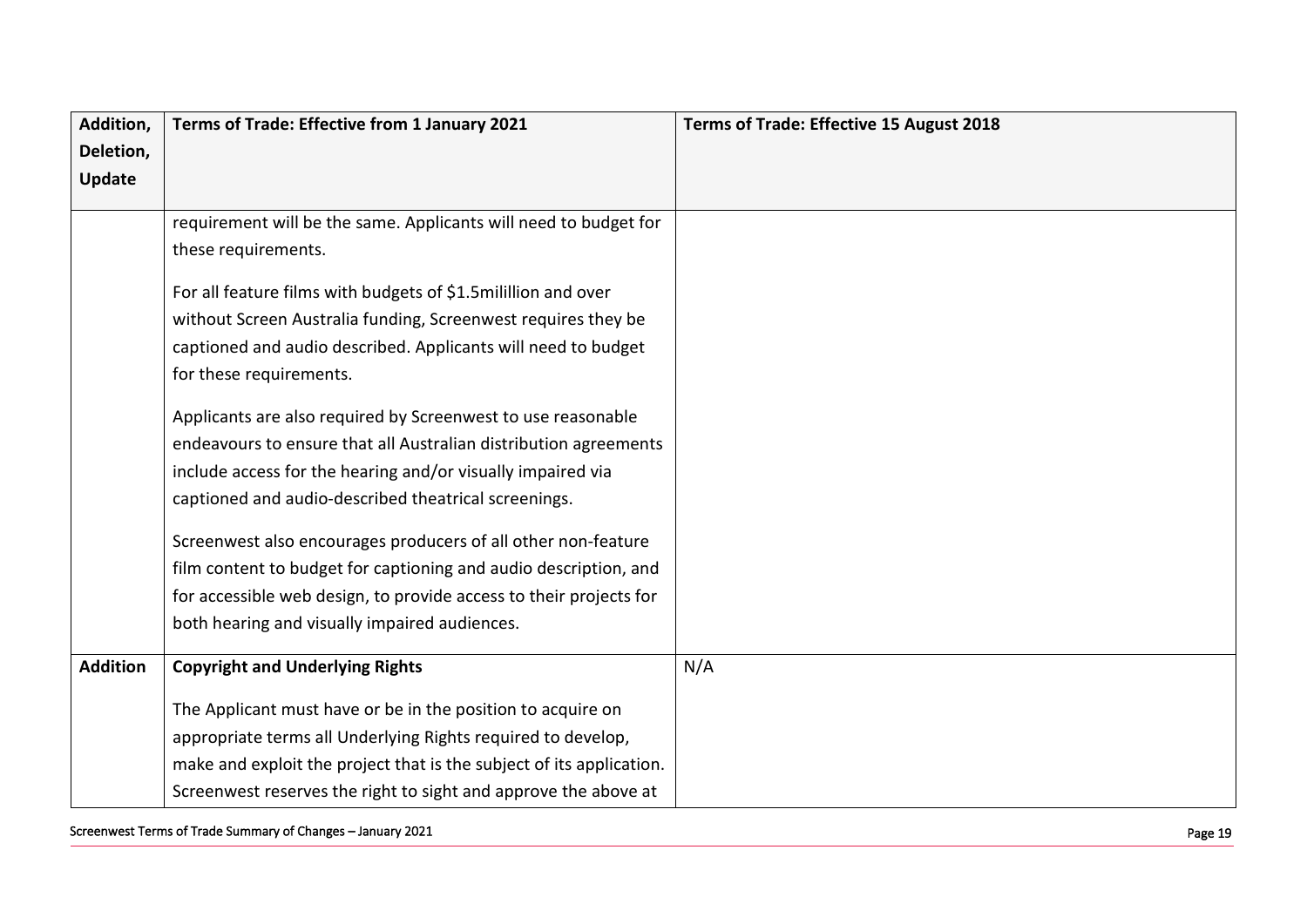| Addition, | Terms of Trade: Effective from 1 January 2021                                                                                                                                                                               | Terms of Trade: Effective 15 August 2018 |
|-----------|-----------------------------------------------------------------------------------------------------------------------------------------------------------------------------------------------------------------------------|------------------------------------------|
| Deletion, |                                                                                                                                                                                                                             |                                          |
| Update    |                                                                                                                                                                                                                             |                                          |
|           | any time, upon written request to the Applicant. Screenwest<br>development funding cannot be used to purchase or renew<br>options or rights to a project<br>In relation to production funding, the Applicant is required to |                                          |
|           | provide Screenwest with a satisfactory chain of title opinion<br>letter from an appropriately qualified solicitor, plus copies of all<br>documents referred to therein.                                                     |                                          |
|           | This requirement may also apply in relation to film and television<br>development funding, where the chain of title is particularly<br>complex or Screenwest considers there to be exceptional<br>circumstances.            |                                          |
|           | For development funding, Screenwest will hold 1% copyright<br>interest until the investment plus a 10% premium has been paid.<br>Once repaid, the copyright interest will revert to the Applicant.                          |                                          |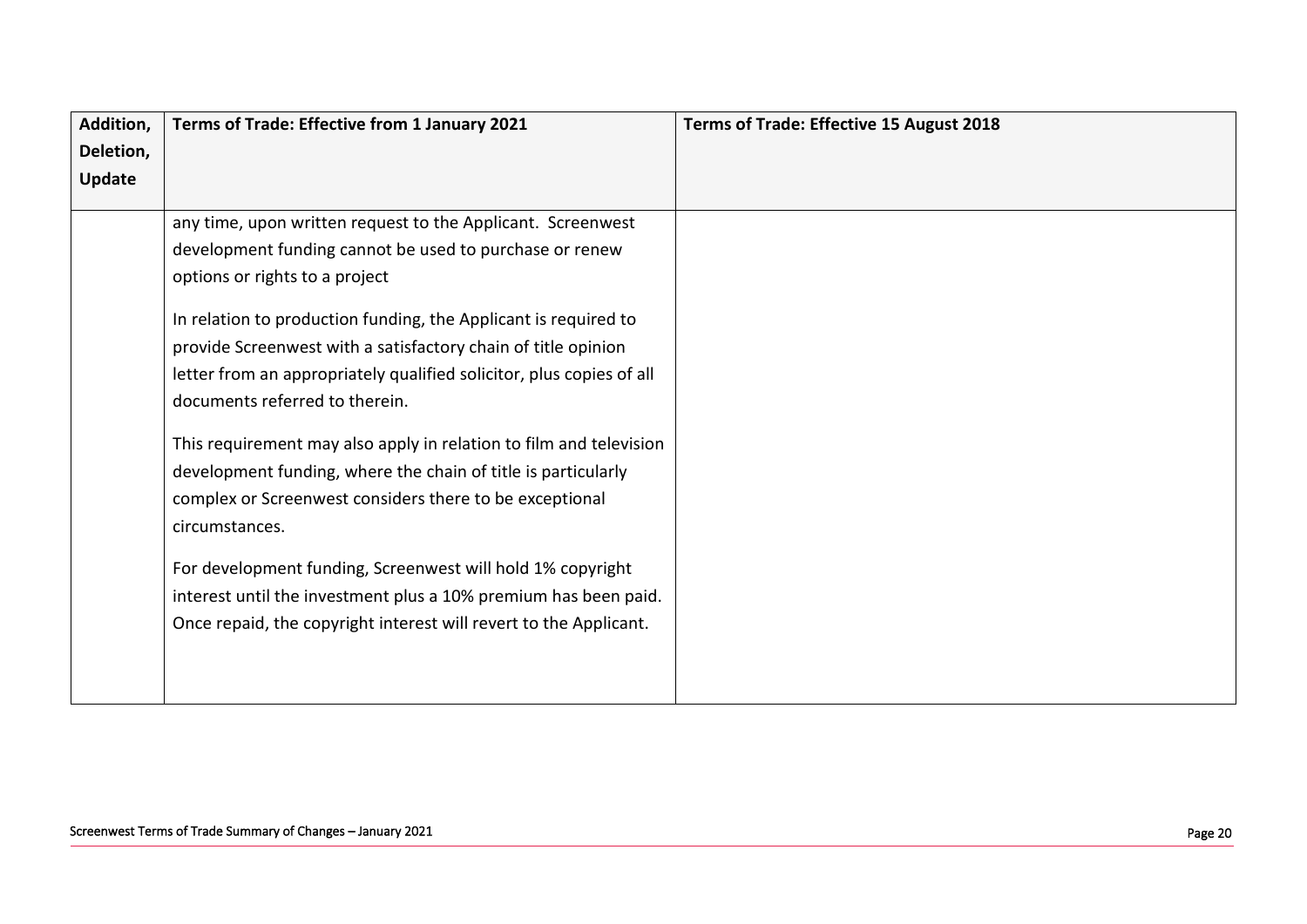| Update | <b>Financing Sources</b>                                                                                                                                                                                                                                                                                                                                                                                                                                                                                                                                                                                                                                                                                                                                                                                                                                                                                                                                                   | <b>Financing Sources</b>                                                                                                                                                                                                                                                                                                                                                                                                                                                                                                                                                                                                                                                                                                                                                                                                                                                                                                 |
|--------|----------------------------------------------------------------------------------------------------------------------------------------------------------------------------------------------------------------------------------------------------------------------------------------------------------------------------------------------------------------------------------------------------------------------------------------------------------------------------------------------------------------------------------------------------------------------------------------------------------------------------------------------------------------------------------------------------------------------------------------------------------------------------------------------------------------------------------------------------------------------------------------------------------------------------------------------------------------------------|--------------------------------------------------------------------------------------------------------------------------------------------------------------------------------------------------------------------------------------------------------------------------------------------------------------------------------------------------------------------------------------------------------------------------------------------------------------------------------------------------------------------------------------------------------------------------------------------------------------------------------------------------------------------------------------------------------------------------------------------------------------------------------------------------------------------------------------------------------------------------------------------------------------------------|
|        | As Screenwest's funding is limited, Applicants are encouraged to<br>seek additional funding sources in the financing of projects and<br>activities. It is important to note that the outcome of such<br>applications will not determine Screenwest's decision but may<br>be a pre-requisite to a funding consideration.<br>If applying for Screenwest funding, the Applicant must disclose<br>the following:<br>applications for funding from any other sources;<br>additional funding already secured at the time of<br>application; and<br>any conditions that attach to either of these sources of<br>funding.<br>Screenwest reserves the right to contact and discuss a project<br>with all the parties named on a funding application that are<br>associated with the funding, broadcast, distribution sale or<br>release of the project. This includes but is not limited to market<br>partners, other screen agencies, private equity investors and gap<br>lenders. | As Screenwest's funding is limited, applicants are encouraged to seek<br>additional funding sources in the financing of projects and activities. It<br>is important to note that the outcome of such applications will not<br>determine Screenwest's decision but may be a pre-requisite to a<br>funding consideration.<br>If applying for Screenwest funding, applicants must disclose the<br>following:<br>applications for funding from any other sources;<br>additional funding already secured at the time of application;<br>٠<br>and<br>any conditions that attach to either of these sources of funding.<br>Screenwest reserves the right to contact and discuss a project with all<br>parties associated with the application - including but not limited to<br>the broadcasters, distributors, completion guarantors, offset lenders,<br>sales agents, crew and/or funding bodies approached by the applicant. |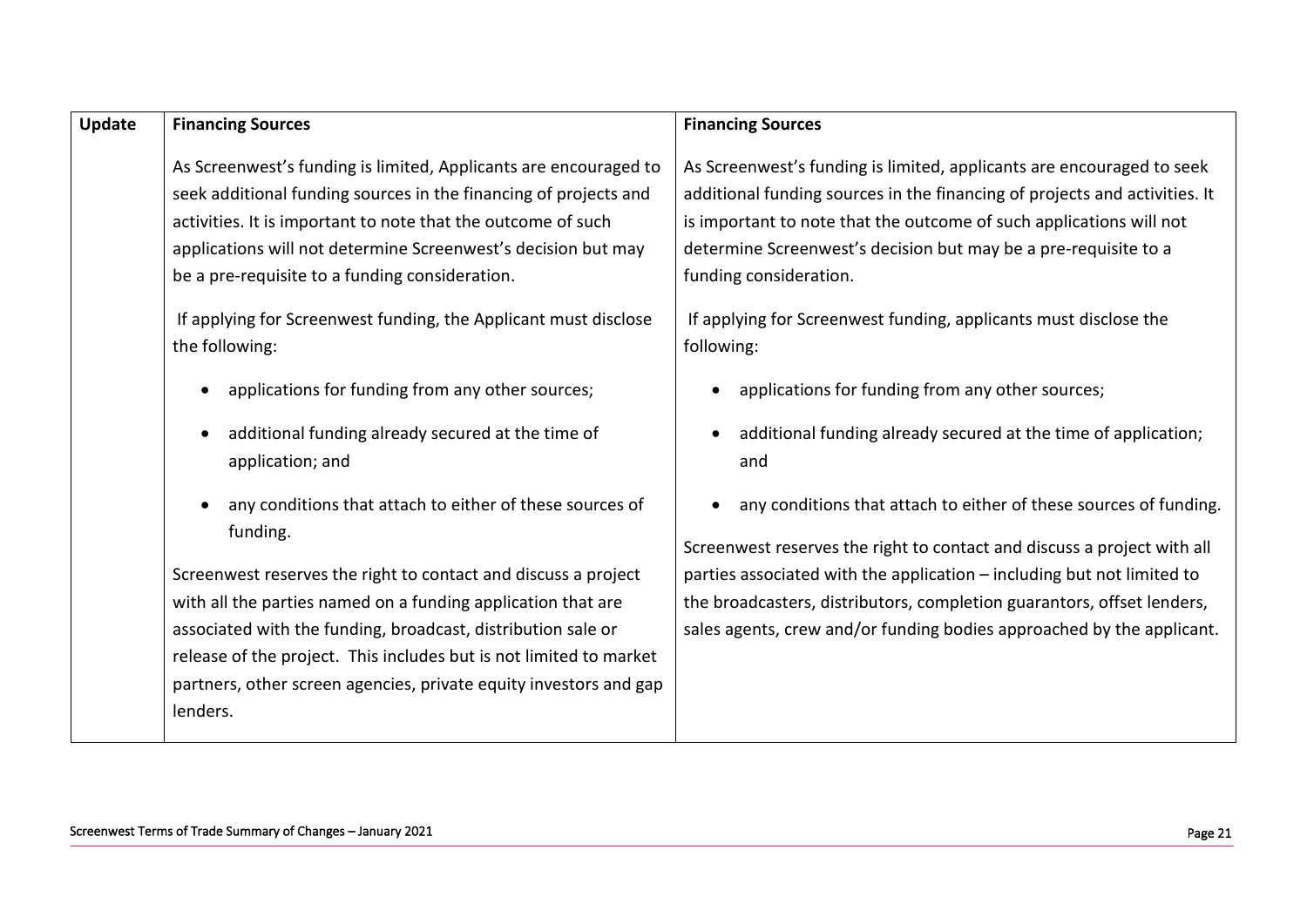| Addition,       | Terms of Trade: Effective from 1 January 2021                                                                                                                                                                                                                                                                                                                                                                                                                                                                                                    | Terms of Trade: Effective 15 August 2018                                                                                                                                                                                                                                                                                                                                                                                                                                                                                                                                                                                                                                                                       |
|-----------------|--------------------------------------------------------------------------------------------------------------------------------------------------------------------------------------------------------------------------------------------------------------------------------------------------------------------------------------------------------------------------------------------------------------------------------------------------------------------------------------------------------------------------------------------------|----------------------------------------------------------------------------------------------------------------------------------------------------------------------------------------------------------------------------------------------------------------------------------------------------------------------------------------------------------------------------------------------------------------------------------------------------------------------------------------------------------------------------------------------------------------------------------------------------------------------------------------------------------------------------------------------------------------|
| Deletion,       |                                                                                                                                                                                                                                                                                                                                                                                                                                                                                                                                                  |                                                                                                                                                                                                                                                                                                                                                                                                                                                                                                                                                                                                                                                                                                                |
| Update          |                                                                                                                                                                                                                                                                                                                                                                                                                                                                                                                                                  |                                                                                                                                                                                                                                                                                                                                                                                                                                                                                                                                                                                                                                                                                                                |
|                 | Prior approval of the Applicant for the disclosure of specific deal<br>terms shall be obtained before Screenwest takes this step, if<br>required.                                                                                                                                                                                                                                                                                                                                                                                                |                                                                                                                                                                                                                                                                                                                                                                                                                                                                                                                                                                                                                                                                                                                |
| <b>Addition</b> | <b>Sequels, Spin-Offs and Remakes</b><br>For production grants, Screenwest waives its entitlement to<br>sequel, spin-off or remake fees for projects.                                                                                                                                                                                                                                                                                                                                                                                            | N/A                                                                                                                                                                                                                                                                                                                                                                                                                                                                                                                                                                                                                                                                                                            |
| Update          | <b>Producer Offset</b>                                                                                                                                                                                                                                                                                                                                                                                                                                                                                                                           | <b>Producer Offset</b>                                                                                                                                                                                                                                                                                                                                                                                                                                                                                                                                                                                                                                                                                         |
|                 | Screenwest recognises that the Producer Offset is an entitlement<br>due to the Producer. Projects eligible for the Producer Offset are<br>required to incorporate a part of the Producer Offset in the<br>finance plan for the project.<br>Where an Applicant or a non-approved third-party lender<br>proposes to cashflow the Producer Offset in the finance plan for<br>the project, Screenwest reserves the right to request an<br>Accountant's Opinion or a form of security, depending upon the<br>particular circumstances of the project. | Projects eligible for the Producer Offset are required to:<br>incorporate the Producer Offset in their financing plans by way<br>$\bullet$<br>of producer's equity in the project, unless the applicant can<br>demonstrate that the costs of including the Producer Offset are<br>greater than the projected value of the Producer Offset.<br>For TV drama or documentary projects, if the Producer Offset rate<br>increases above 20% of Qualifying Australian Production Expenditure<br>(QAPE), or where a project does not include the Producer Offset in its<br>financing, but the Producer Offset is subsequently applied for and<br>received, then the applicant and Screenwest will agree in good faith |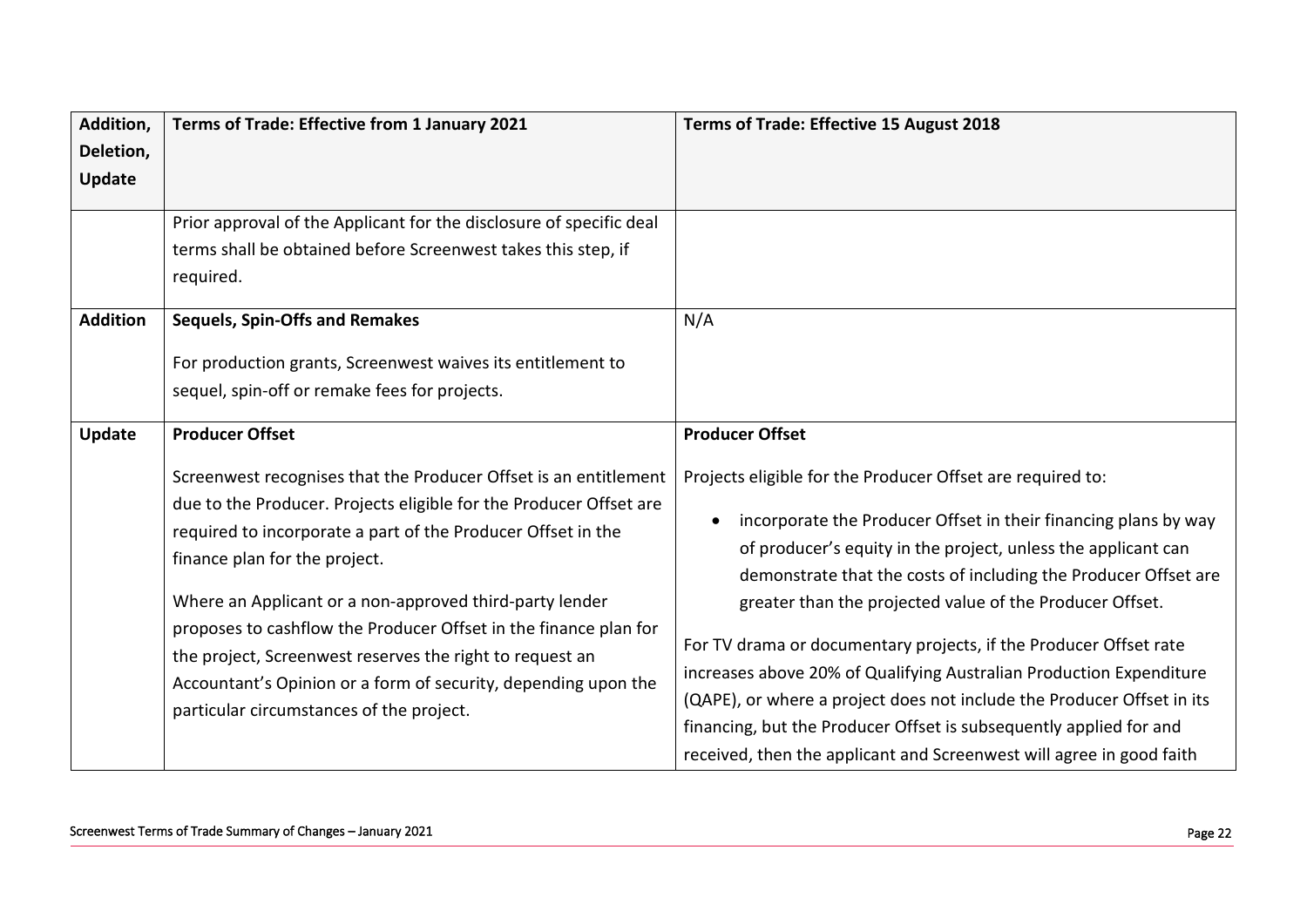| Addition,       | Terms of Trade: Effective from 1 January 2021                     | Terms of Trade: Effective 15 August 2018                                |
|-----------------|-------------------------------------------------------------------|-------------------------------------------------------------------------|
| Deletion,       |                                                                   |                                                                         |
| Update          |                                                                   |                                                                         |
|                 |                                                                   |                                                                         |
|                 |                                                                   | how any such additional funds should be utilised in connection with the |
|                 |                                                                   | production and exploitation of the project.                             |
|                 |                                                                   | Where an applicant proposes to Cashflow the Producer Offset,            |
|                 |                                                                   | Screenwest reserves the right to request an Accountant's Opinion or a   |
|                 |                                                                   | form of security, depending upon the particular circumstances of the    |
|                 |                                                                   | project.                                                                |
| <b>Addition</b> | <b>Outstanding Obligations</b>                                    | N/A                                                                     |
|                 |                                                                   |                                                                         |
|                 | Screenwest reserves the right to withhold payment due to the      |                                                                         |
|                 | Applicant, if the Applicant or a related party has not complied   |                                                                         |
|                 | with any terms under any agreement with Screenwest.               |                                                                         |
| Update          | 7. Glossary of Terms                                              | 8. Glossary of Terms                                                    |
|                 | <b>Accountant's Opinion</b>                                       | <b>Accountant's Opinion</b>                                             |
|                 | Where the Applicant proposes to provide an investment or is to    | Where an applicant proposes to provide an investment or Cashflow the    |
|                 | cashflow the Producer Offset, Screenwest reserves the right to    | Producer Offset, Screenwest reserves the right to require an            |
|                 | require an opinion from the Applicant's accountant in relation to | opinion from an accountant, being an independent third party and        |
|                 | its business, verifying that the Applicant is able to meet its    | not the accountant engaged by the applicant in relation to its          |
|                 |                                                                   | business, verifying that the applicant is able to meet its obligation   |
|                 | obligation to cashflow the relevant contribution.                 | to Cashflow the relevant contribution.                                  |
|                 |                                                                   |                                                                         |